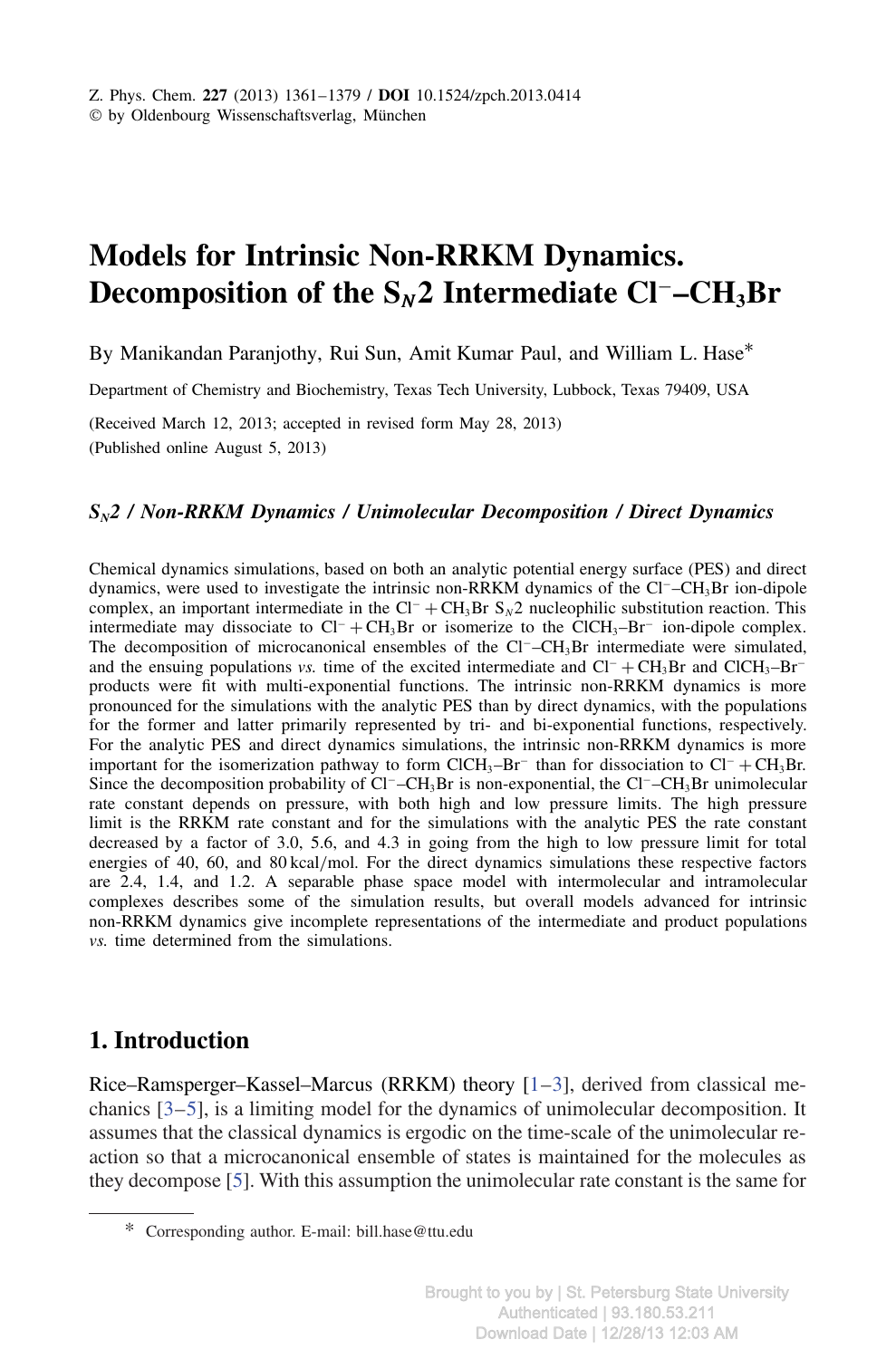all times of the unimolecular reaction and given by microcanonical rate theory; *i.e.*

$$
k(E, J) = \frac{N^{\dagger}(E, J)}{h\rho(E, J)}
$$
\n<sup>(1)</sup>

where *E* is the total energy, *J* the total angular momentum,  $N^{\ddagger}(E, J)$  the sum of states for the transition state (TS) separating the unimolecular reactant from products, and  $\rho(E, J)$  the density of states for the unimolecular reactant.

With the assumption of a microcanonical ensemble for all times the population of the unimolecular reactant decays exponentially with a rate constant given by RRKM theory; *i.e.* [6]

$$
N(t) = N(0)e^{-k(E)t}
$$
\n<sup>(2)</sup>

[The rate constant also depends on angular momentum as given by Eq. (1), but to simplify the notation it is written as  $k(E)$ . As described by the pioneering work of Bunker in the early 1960's [7,8], a quantity fundamental to unimolecular rate theory is the lifetime distribution  $P(t)$ , which according to RRKM theory is

$$
P(t) = -\frac{1}{N(0)} \frac{dN(t)}{dt} = k(E)e^{-k(E)t}
$$
\n(3)

The rate constant at  $t = 0$  is the RRKM  $k(E, J)$  for the initial microcanonical ensemble and the ensuing decomposition kinetics is also given by *k*(*E*,*J* ), since a microcanonical ensemble is assumed for all times.

The assumption of RRKM is that a microcanonical ensemble of states exists at  $t = 0$ . As discussed previously [9], it is doubtful that this assumption is actually obeyed for any experiment, including collisional activation. The essence of the RRKM assumption is that an experiment's nonrandom initial distribution of states is rapidly transformed into a microcanonical ensemble of states by the molecules' intramolecular motion. This is assumed to occur on a time scale much shorter than that for the unimolecular reaction.

Intrinsic non-RRKM behavior occurs when the unimolecular dynamics is not ergodic and, as a result, the initial microcanonical ensemble is not maintained during the unimolecular decomposition  $[9,10]$ . The unimolecular rate constant is then timedependent, *i.e.*

$$
k(E, t) = \frac{1}{N(t)} \frac{dN(t)}{dt}
$$
\n(4)

 *is no longer a single exponential as assumed by RRKM theory, but may be repre*sented by a multi-exponential function as [11]

$$
\frac{N(t)}{N(0)} = \sum_{i} f_i e^{-k_i t} \tag{5}
$$

where the sum of the  $f_i$  equals unity. A likely scenario for intrinsic non-RRKM dynamics is to have three or more exponential terms in Eq. (5). The lifetime distribution for the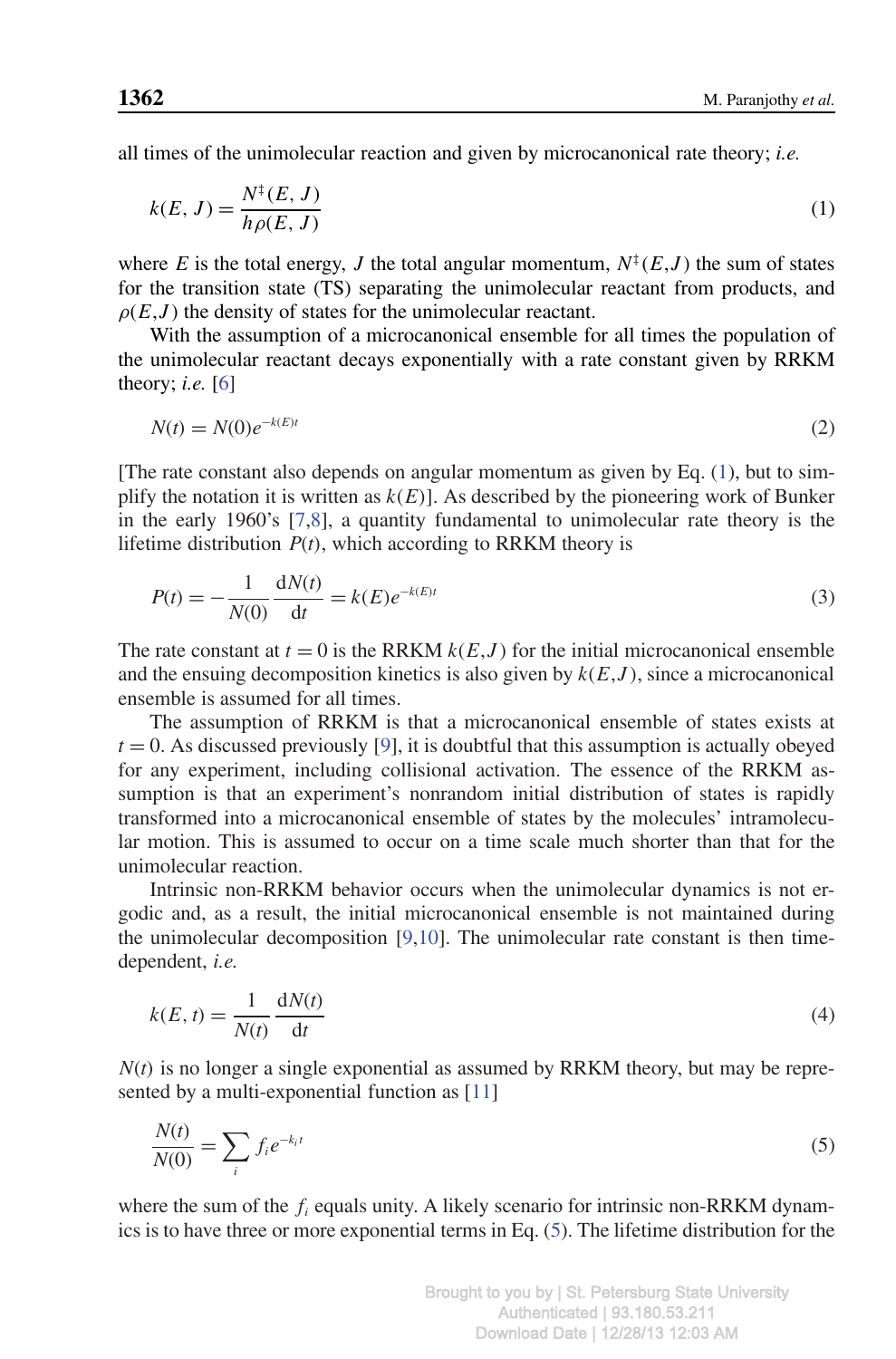non-exponential *N*(*t*) is

$$
P(t) = \sum_{i} f_i k_i e^{-k_i t} \tag{6}
$$

with  $P(0) = \sum f_i k_i$  equal to the RRKM rate constant  $k(E)$ , since a microcanonical ensemble exists at  $t = 0$ . In the work presented here the intrinsic non-RRKM  $N(t)$  is represented by the above multi-exponential function, but it should be noted that both power law [12–17] and stretched exponential [18] expressions have also been used to describe non-exponential unimolecular decomposition.

RRKM theory requires chaotic intramolecular dynamics, with ergodic behavior on the time-scale of the unimolecular reaction, and there is considerable interest in characterizing the type(s) of classical motions and resulting phase space structure(s) which give rise to intrinsic non-RRKM behavior [19–28]. Part of the phase space may consist of quasiperiodic trajectories, undergoing regular motion, which are trapped and cannot decompose [29,30]. Adjacent to these quasiperiodic trajectories are trajectories identified as vague tori [23,24] which undergo regular motion for long times, but ultimately decompose with lifetimes much longer than the RRKM value. The phase space for the non-ergodic dynamics of a multi-dimensional polyatomic molecule consists of an Arnold web of corridors of irregular/chaotic motion traversing interconnected regions of regular motion [26,28]. A molecular understanding of intrinsic non-RRKM dynamics desires the identification of the specific mode excitations which lead to irregular or regular atomic-level dynamics [31–35].

Both experiments and simulations have shown that the chemical dynamics of gas-phase  $X^-$  + CH<sub>3</sub>Y  $\rightarrow$  XCH<sub>3</sub> + Y<sup>-</sup> S<sub>N</sub>2 nucleophilic substitution reactions are nonstatistical [36–38]. Reactions, such as  $Cl^- + CH_3Br \rightarrow ClCH_3 + Br^-$ , have X<sup>-</sup>-CH<sub>3</sub>Y and XCH<sub>3</sub>-Y<sup>-</sup> ion-dipole complexes separated by a central barrier and the unimolecular dynamics of these complexes are intrinsically non-RRKM. These dynamics arise from the weak coupling between the three low-frequency intermolecular modes of the complex and the complex's much higher frequency nine intramolecular modes. In the work represented here chemical dynamics simulations are performed to study details of the intrinsic non-RRKM dynamics for the Cl<sup>−</sup>–CH3Br complex [39–42], and the results are analyzed in terms of proposed models. RRKM rate constants for Cl<sup>−</sup>–CH<sub>3</sub>Br dissociation to  $Cl^- + CH_3Br$  and isomerization to  $ClCH_3-Hr^-$  are found from  $t = 0$ intercepts of  $P(t)$  lifetime distributions as described above. These rate constants include the full anharmonicity of the PES. The same rate constants would be obtained from Eq. (1) if accurate anharmonic effects were included for both the sum and density of states [5]. Variational RRKM theory [5] would be needed to locate the TS for  $Cl^-$ –CH<sub>3</sub>Br → Cl<sup>-</sup> + CH<sub>3</sub>Br dissociation.

The remainder of this article is organized as follows. Models for intrinsic non-RRKM dynamics are described in Sect. 2. Both an analytic potential PES and direct dynamics were used for the simulations, and they are described in Sect. 3. Section 4 reports analyses of the intrinsically non-RRKM lifetime distributions obtained from the simulations. The variation of Cl<sup>−</sup>–CH3Br decomposition rate constants with pressure is discussed in Sect. 5. The simulation results and models for intrinsic non-RRKM dynamics are compared in Sect. 6. A summary in Sect. 7 concludes the article.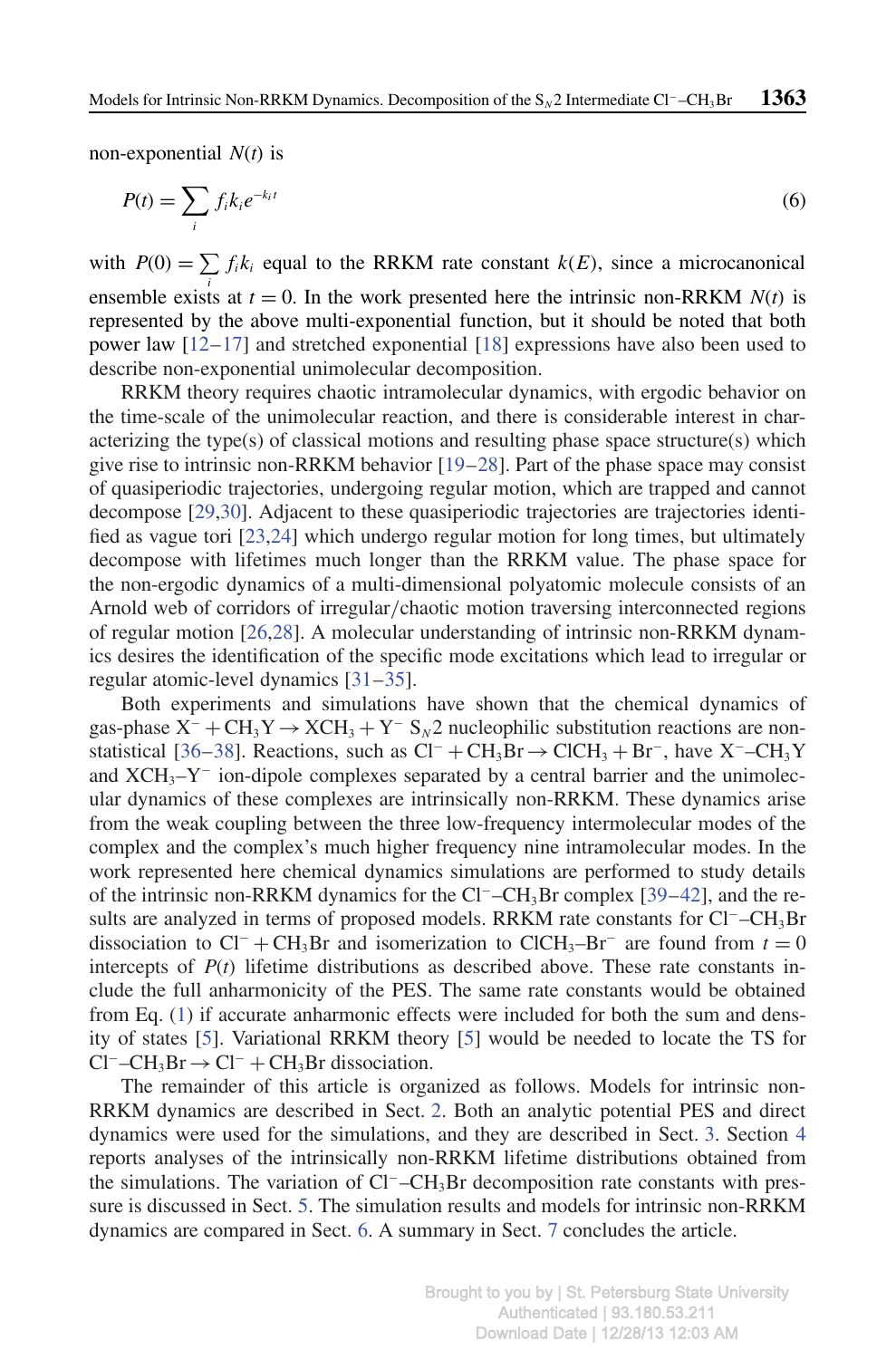

**Fig. 1.** Depiction of the coupled phase space model with two phase space regions (adapted from Ref. [34]).

# **2. Models for intrinsic non-RRKM dynamics**

#### **2.1 Coupled phase space model**

In previous work Marcus *et al.* [43] presented a model in which the intramolecular phase space of the reacting molecule is represented as containing different weakly coupled regions, each with its own kinetic behavior. The weak coupling restricts intramolecular vibrational energy redistribution (IVR) [44,45], resulting in nonexponential unimolecular decomposition. Models with both two and three phase space regions were presented, with the latter more realistic for the problem considered in Ref. [36] and able to describe the trajectory results. However, the model with two phase space regions, depicted in Fig. 1, is instructive and illustrates important features of non-RRKM dynamics. The two models are identified as two-state and three-state models.

The two phase space regions for the two-state model are  $N_1$  and  $N_2$ , and their kinetics are written as

$$
N_1 \stackrel{k_1}{\longrightarrow} \text{products} \tag{7a}
$$

$$
N_1 \frac{\frac{k_2}{k_3}}{k_3} N_2 \tag{7b}
$$

where unimolecular decomposition only occurs from region  $N_1$  and  $k_2$  and  $k_3$  are IVR rate constants, coupling regions  $N_1$  and  $N_2$ . For a microcanonical ensemble at  $t = 0$ ,  $k_2N_1(0) = k_3N_2(0)$  and the microcanonical rate constant  $k(E)$  is given by

$$
k(E) = \frac{k_1 k_3}{(k_2 + k_3)}
$$
\n(8)

For the initial microcanonical ensemble, the population *vs.* time, *i.e.*  $N(t) = N_1(t) +$  $N_2(t)$ , is

$$
\frac{N(t)}{N(0)} = \frac{e^{-\lambda_1 t} (k_1 - \lambda_2)(k_1 + k_2 + k_3 - \lambda_1) - e^{-\lambda_2 t} (k_1 - \lambda_1)(k_1 + k_2 + k_3 - \lambda_2)}{(k_2 + k_3)(\lambda_1 - \lambda_2)}
$$
(9)

Here  $\lambda_1$  and  $\lambda_2$  are the eigenvalues of the linear system in Eqs. (7a) and (7b) and satisfy  $\lambda_1 + \lambda_2 = k_1 + k_2 + k_3$  and  $\lambda_1 \lambda_2 = k_1 k_3$ . An important modification to the two-state model for the work presented here is to allow reaction from region II, *i.e.*

$$
N_2 \stackrel{k_4}{\longrightarrow} \text{products} \tag{10}
$$

Brought to you by | St. Petersburg State University Authenticated | 93.180.53.211 Download Date | 12/28/13 12:03 AM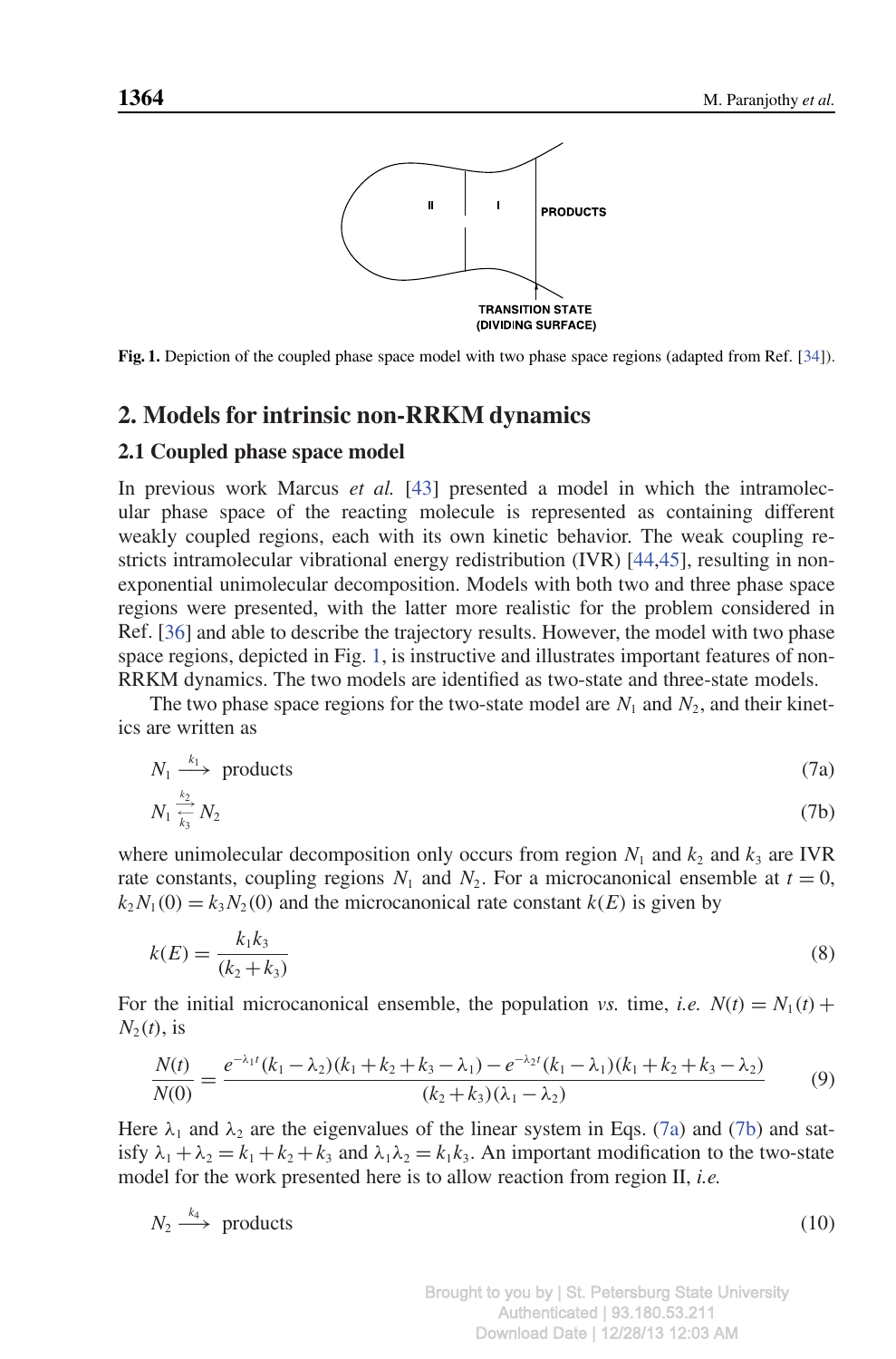The microcanonical rate constant is then given by

$$
k(E) = \frac{(k_1k_3 + k_4k_2)}{(k_2 + k_3)}
$$
\n(11)

The relative population *vs.* time,  $N(t)/N(0)$ , for this model is most straightforwardly obtained by numerically integrating the coupled kinetic equations for Eqs. (7) and (10). This modified two-state model is referred to as the two-state-mod model.

For the three-state model the scheme in Eqs. (7a) and (7b) is supplemented with the step

$$
N_1 \stackrel{k_4}{\underset{k_5}{\rightleftharpoons}} N_3 \tag{12}
$$

The microcanonical rate constant becomes

$$
k(E) = \frac{k_1}{\{1 + k_2/k_3 + k_4/k_5\}}
$$
(13)

and for this more complex system the population *vs.* time, *i.e.*  $N(t) = N_1(t) + N_2(t) +$  $N_3(t)$ , is most conveniently determined by numerically integrating the coupled kinetic equations.

#### **2.2 Separable phase space model**

For the separable phase space model, each phase space region has its individual unimolecular rate constant and there is no coupling between the different regions. The population *vs.* time for the different *N*<sup>i</sup> regions is then

$$
N(t) = \sum_{i} N_i(t) = \sum_{i} N_i(0) f_i e^{-k_i t}
$$
\n(14)

The relative population  $N(t)/N(0)$  and the lifetime distribution are given by Eqs. (5) and (6), respectively. The microcanonical rate constant is  $k(E) = \sum_i f_i k_i$ , where  $f_i$ equals  $N_i(0)/N(0)$  and the summation of the  $N_i(0)$  equals  $N(0)$ . This model is equivalent to that for the unimolecular decomposition of a microcanonical ensemble of isolated resonance states, each decomposing exponentially [46–48].

An illustration of this model is the highly idealized situation of two phase space regions, with the trajectories trapped in one of the regions so they cannot decompose [49]. From Eq. (14), the resulting relative population *vs.* time is

$$
\frac{N(t)}{N(0)} = f_1 e^{-k_1 t} + f_2 \tag{15}
$$

where the rate constant  $k_2$ , for region 2, is zero. The microcanonical rate constant is then  $k(E) = f_1 k_1$ . For this model  $k_1$  is a microcanonical-like rate constant, *i.e.*  $k_1 = N^{\ddagger}/\rho_1$ , with the decomposition transition state sum of states  $N^{\ddagger}$  and a restricted density of states equal to  $f_1$  times the total density  $\rho$ .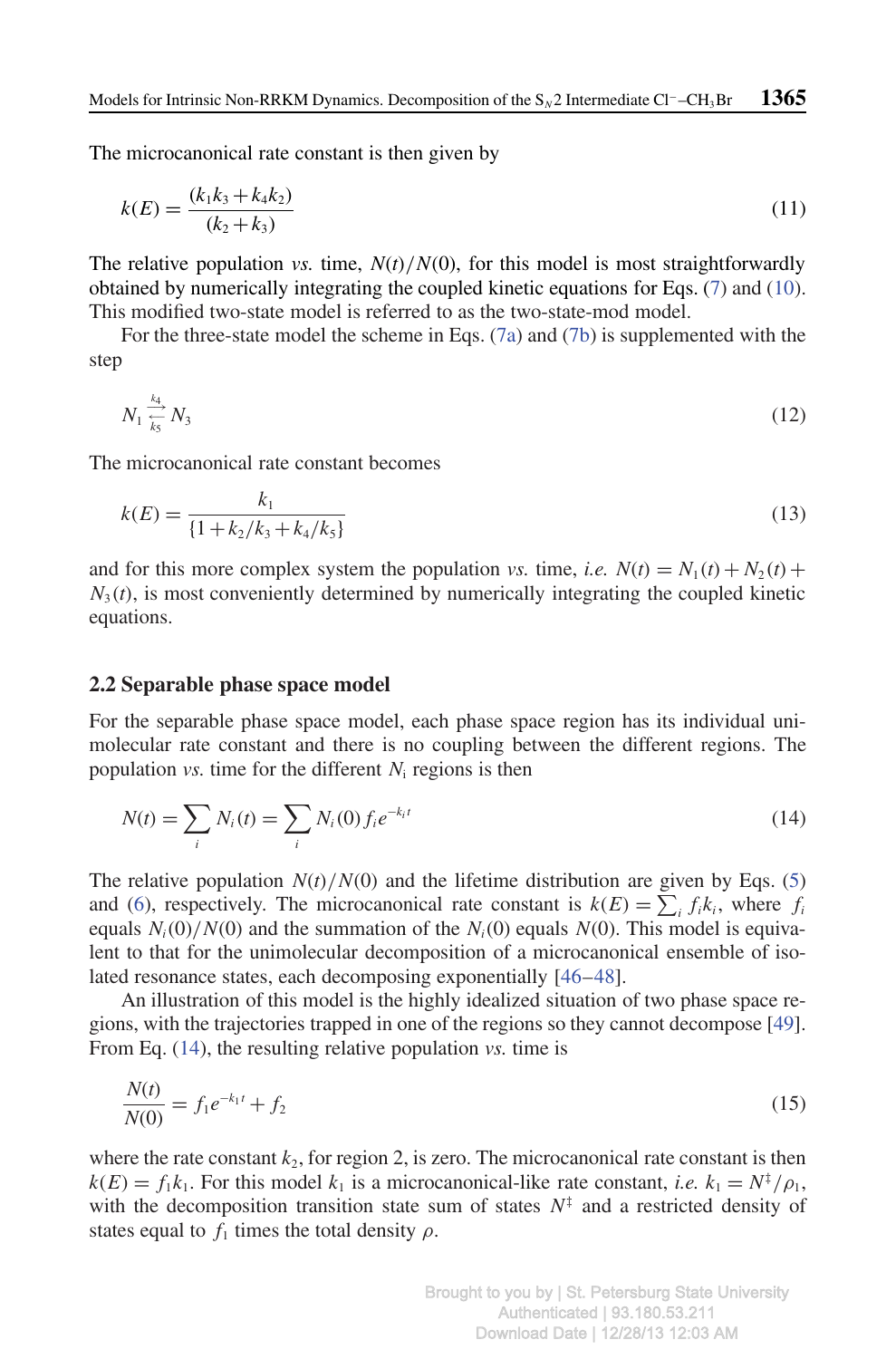The  $k_i$  in Eq. (14) are microcanonical-like rate constants, *i.e.*  $k_i = N_i^{\dagger}/\rho_i$ , where  $N_i^{\ddagger}$  is the number of TS states accessible to phase space region *i* and the sum of the  $N_i^{\dagger}$  equals the total TS sum of states  $N^{\dagger}$ . The fraction  $f_i$  in Eq. (14) is given by  $\rho_i/\rho$ , where the latter is the total density of states. With these definitions the sum  $\sum_i f_i k_i$  is the RRKM rate constant  $k(E)$ .

### **2.3 Weakly coupled reaction coordinate model**

Based on the stable states picture of chemical reactions, and a model with weak coupling between the reaction coordinate and the remaining degrees of freedom [50], a correction to the RRKM rate constant has been proposed; *i.e.*

$$
k_{\rm obs}(E) = \kappa k(E) \tag{16}
$$

where, as discussed above,  $k(E)$  is the RRKM rate constant. The correction factor  $\kappa$  is given by  $[51,52]$ 

$$
\kappa = \frac{k_{\text{IVR}}}{k_{\text{IVR}} + \nu_R} \tag{17}
$$

where  $k_{\text{IVR}}$  is an IVR rate constant and  $v_{\text{R}}$  is the reaction coordinate vibrational frequency (*i.e.* the barrier-crossing frequency). The  $\kappa$  factor equals unity if  $k_{\text{IVR}} \gg v_{\text{R}}$ . The relationship of this model to intrinsic non-RRKM dynamics and the non-RRKM lifetime distribution, Eq. (6), is uncertain. For intrinsic non-RRKM dynamics, *P*(*t*) is non-exponential and the unimolecular rate constant depends on time. If the non-RRKM *P*(*t*) is bi-exponential with  $f_1 \gg f_2$  and  $k_1 \gg k_2$ , then, after the initial short-time decomposition one would have  $P(t) \sim k_2 e^{-k_2 t}$ . It is possible that  $k_{obs}(E)$  in Eq. (16) is equivalent to  $k_2$ .

If  $P(t)$  is bi-exponential and  $k_2$  equals the above  $k_{obs}(E)$ , the values for  $k_1$  and the *f*'s are not obvious. One possible value for  $k_1$  is  $\nu_R$ , but that leads to the questionable expression  $[(k_{IVR} + \nu_R)/(k_{IVR} - \nu_R^2/(k(E) - \nu_R))]$  for  $f_2$  with  $f_1$  plus  $f_2$  equal to unity. It certainly would be of interest to establish the relationship of  $k_{obs}(E)$  to the parameters for a bi-exponential *P*(*t*).

# **3. Methodologies for the analytic PES and direct dynamics simulations**

Unimolecular decomposition of Cl<sup>−</sup>–CH<sub>3</sub>Br is studied using both an analytic PES and by direct dynamics simulations. The sections below describe the analytic PES and the direct dynamics simulation methodologies.

## **3.1 Analytic potential energy surface**

The multi-dimensional analytic PES, *i.e.* PES1(Br), for the Cl<sup>−</sup> + CH<sub>3</sub>Br S<sub>N</sub>2 reaction was developed by Wang *et al.* [39,53] and has been described in considerable detail in previous publications. The energies and harmonic vibrational frequencies of the stationary points on the PES are provided in the supporting information. Figure 2 shows the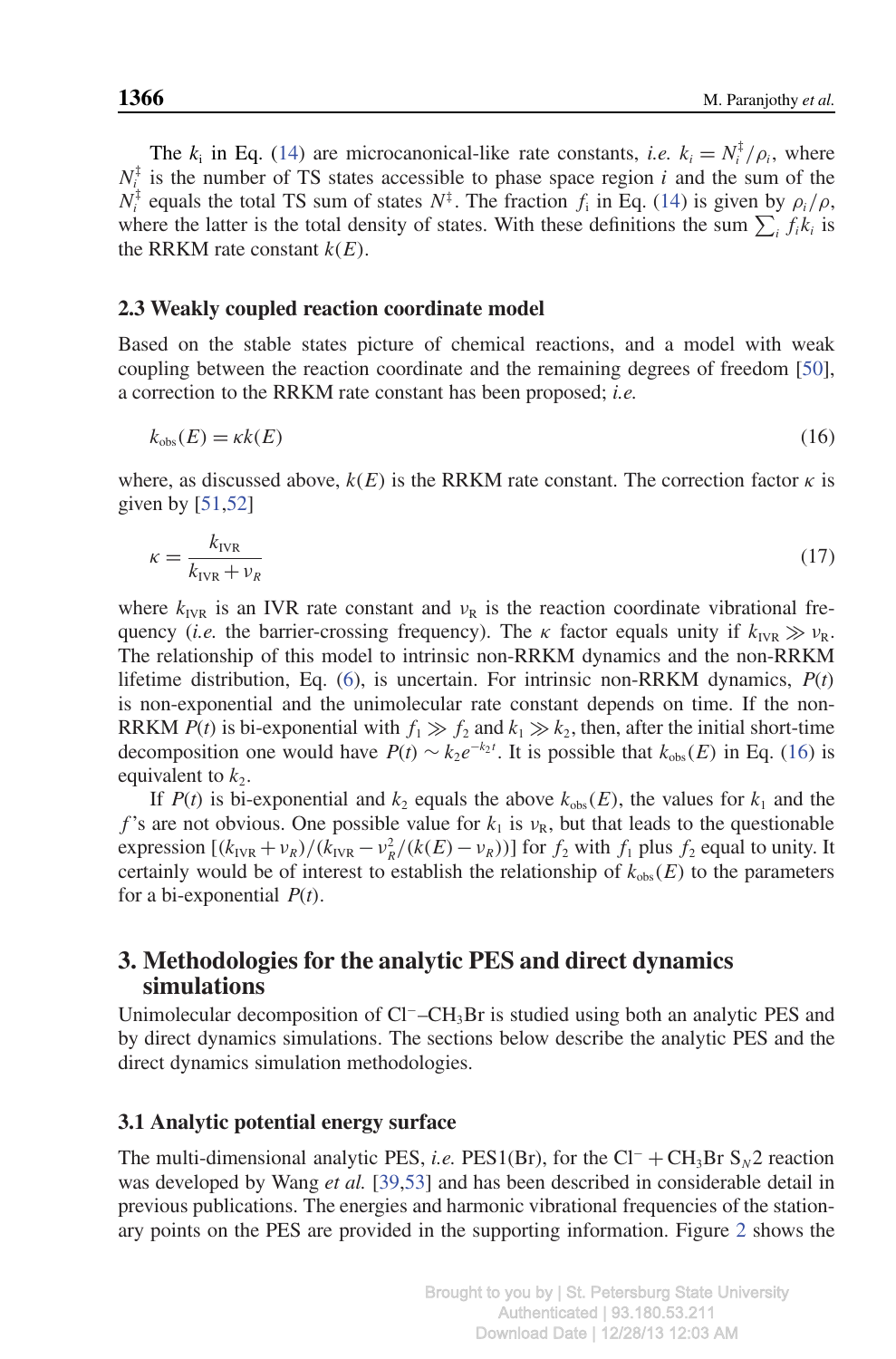

**Fig. 2.** Schematic representation of the potential energy surface of the S*N*2 reaction CH3Br + Cl<sup>−</sup> →CH3Cl + Br<sup>−</sup> , calculated at PBE0/6-31++g ∗∗/ECP(Br) level of theory. The values in parentheses describe the analytic PES values (Ref. [44]).

reaction path potential and stationary point energies on the PES. This analytic potential energy function and its derivatives are incorporated into the general chemical dynamics computer program VENUS [54,55] which is used in the trajectory simulations reported here.

The pre-reaction ion-dipole complex Cl<sup>−</sup>–CH<sub>3</sub>Br is sampled with classical microcanonical sampling [56,57] at fixed total energies of  $E = 40$ , 60 and 80 kcal/mol. The rotational temperature was kept at 300 K with  $E_{\text{rot}} = 3RT/2$ . Ensembles of 5000 trajectories were time propagated at each energy until all of the complexes either isomerized to the ClCH<sub>3</sub>–Br<sup>−</sup> complex or dissociated to Cl<sup>−</sup> + CH<sub>3</sub>Br. The trajectories were analyzed for the lifetime of the Cl<sup>−</sup>–CH<sub>3</sub>Br complex. If the trajectories dissociated to the  $Cl^- + CH_3Br$  reactants, the lifetime was taken as the time of the last inner turning point in the  $Cl^- + CH_3Br$  relative motion before dissociation. For isomerization to the ClCH<sub>3</sub>–Br<sup>-</sup> ion-dipole complex, the lifetime was taken as the time the trajectory crossed the [Cl–CH<sub>3</sub>–Br]<sup>−</sup> central barrier. After isomerization, recrossings of the trajectories back to the Cl<sup>−</sup>–CH3Br complex were not considered in the present work.

#### **3.2 Direct dynamics**

To identify an appropriate electronic structure theory to be used in direct dynamics simulations [58–60], the stationary points on the  $Cl^- + CH_3Br S_N2$  reaction potential energy surface were characterized with various levels of electronic structure theory. Energies and harmonic vibrational frequencies of the stationary points found by different levels of electronic structure theory are presented in the supporting information. By considering both speed and accuracy, we chose the PBE0/6-31++g<sup>\*\*</sup>/ECP(Br) level of theory for the direct dynamics simulations. Figure 2 shows the stationary point energies computed at this level of theory. The energy of the ion-dipole complex Cl<sup>−</sup>– CH<sub>3</sub>Br is −10.9 kcal/mol with respect to the separated reactants (Cl<sup>−</sup> + CH<sub>3</sub>Br). For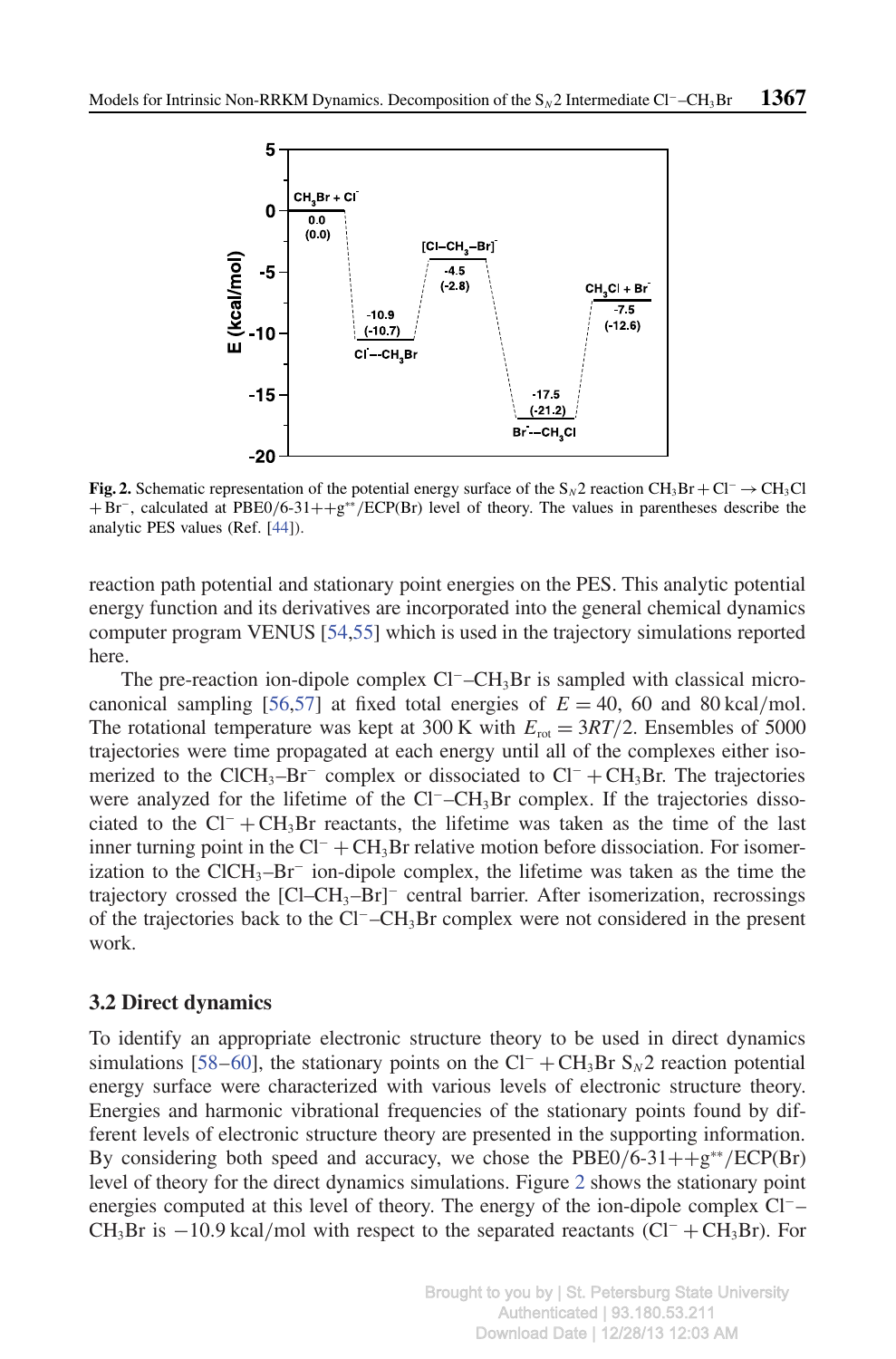the analytical PES this energy is  $-10.7$  kcal/mol. The central barrier separating the pre-reaction and post-reaction ion-dipole complexes lies below the separated reactants by 4.5 kcal/mol and the barrier height is 6.4 kcal/mol from the Cl<sup>−</sup>–CH3Br ion-dipole complex. These energies are 2.8 and 7.9 kcal/mol, respectively, for the analytic PES. Since the Cl<sup>−</sup>–CH<sub>3</sub>Br → ClCH<sub>3</sub>–Br- isomerization barrier is lower for the DFT PES, than for the analytic PES, more isomerization is expected for the DFT direct dynamics simulations.

Similar to the analytic PES calculations, the ion-dipole complex Cl<sup>−</sup>–CH<sub>3</sub>Br was excited with classical microcanonical sampling at total energies of  $E = 40$ , 60 and 80 kcal/mol. The rotational temperature was kept at 300 K, with  $E_{\text{rot}} = 3RT/2$ . At each energy, 500 trajectories were propagated to a total integration time of 15 ps. The direct dynamics simulations were performed using the chemical dynamics program VENUS interfaced with the electronic structure theory package NWChem [61,62]. Default criteria [61,62] were used for the electronic structure calculations required for the direct dynamics simulations. Average energies and mean average energy variations for the simulations are presented in the supporting information. For  $E = 60$  and 80 kcal/mol, all of the trajectories either isomerized or dissociated to reactants. However, at  $E = 40$  kcal/mol, only 82% of the trajectories either isomerized or dissociated and rest of the trajectories remained in the Cl<sup>−</sup>–CH3Br complex well when the trajectories were halted at 15 ps. Similar to the analytic PES simulations, for those trajectories which isomerize, the time at which a trajectory crosses the central barrier is taken as the lifetime. For those trajectories which dissociate to  $Cl^- + CH_3Br$  reactants, the time at which the C–Cl distance reaches 12 Å is defined as the lifetime of the trajectory.

## **4. Simulation results**

The vibrationally excited Cl<sup>−</sup>–CH<sub>3</sub>Br intermediate may either isomerize to the ClCH<sub>3</sub>– Br<sup>-</sup> intermediate, identified  $Pr_1$ , or dissociate to Cl<sup>-</sup> + CH<sub>3</sub>Br,  $Pr_2$ . The results presented and analyzed below are the relative number of Cl<sup>−</sup>–CH<sub>3</sub>Br intermediates remaining *vs.* time,  $N(t)/N(0)$ , and the relative number of products formed *vs.* time,  $Pr_1(t)/N(0)$  and  $Pr_2(t)/N(0)$ . Previous simulations [38,39] have shown that the Cl<sup>−</sup>–  $CH<sub>3</sub>Br \rightarrow ClCH<sub>3</sub>–Br<sup>-</sup>$  isomerization dynamics includes extensive recrossings of the [Cl–CH<sub>3</sub>–Br]<sup>−</sup> central barrier, *i.e.* transition state (TS), separating Cl<sup>-</sup>–CH<sub>3</sub>Br and ClCH3–Br<sup>−</sup> . These dynamics are not investigated here and isomerization is assumed to have occurred when the reactive system reaches this central barrier.

To analyze the simulations, the relative number of Cl<sup>−</sup>–CH<sub>3</sub>Br intermediates *vs*. time was fit with Eq. (5). If all the intermediates decompose in the simulation, the initial number of intermediates equals the final number of products; *i.e.*  $N(0)$  =  $Pr_1(\infty) + Pr_2(\infty)$ . These dynamics were obtained except for the direct dynamics at 40 kcal/mol. The relative numbers of intermediates and products are related by  $N(t)/N(0) = 1 - Pr_1(t)/N(0) - Pr_2(t)/N(0)$ . As is done for the intermediates, the relative number of products *vs.* time is fit by a multi-exponential function; *e.g.*

$$
\frac{Pr_1(t)}{N(0)} = c_1 \left[ 1 - \sum f_{1i} e^{-k_{1i}t} \right]
$$
\n(18)

Brought to you by | St. Petersburg State University Authenticated | 93.180.53.211 Download Date | 12/28/13 12:03 AM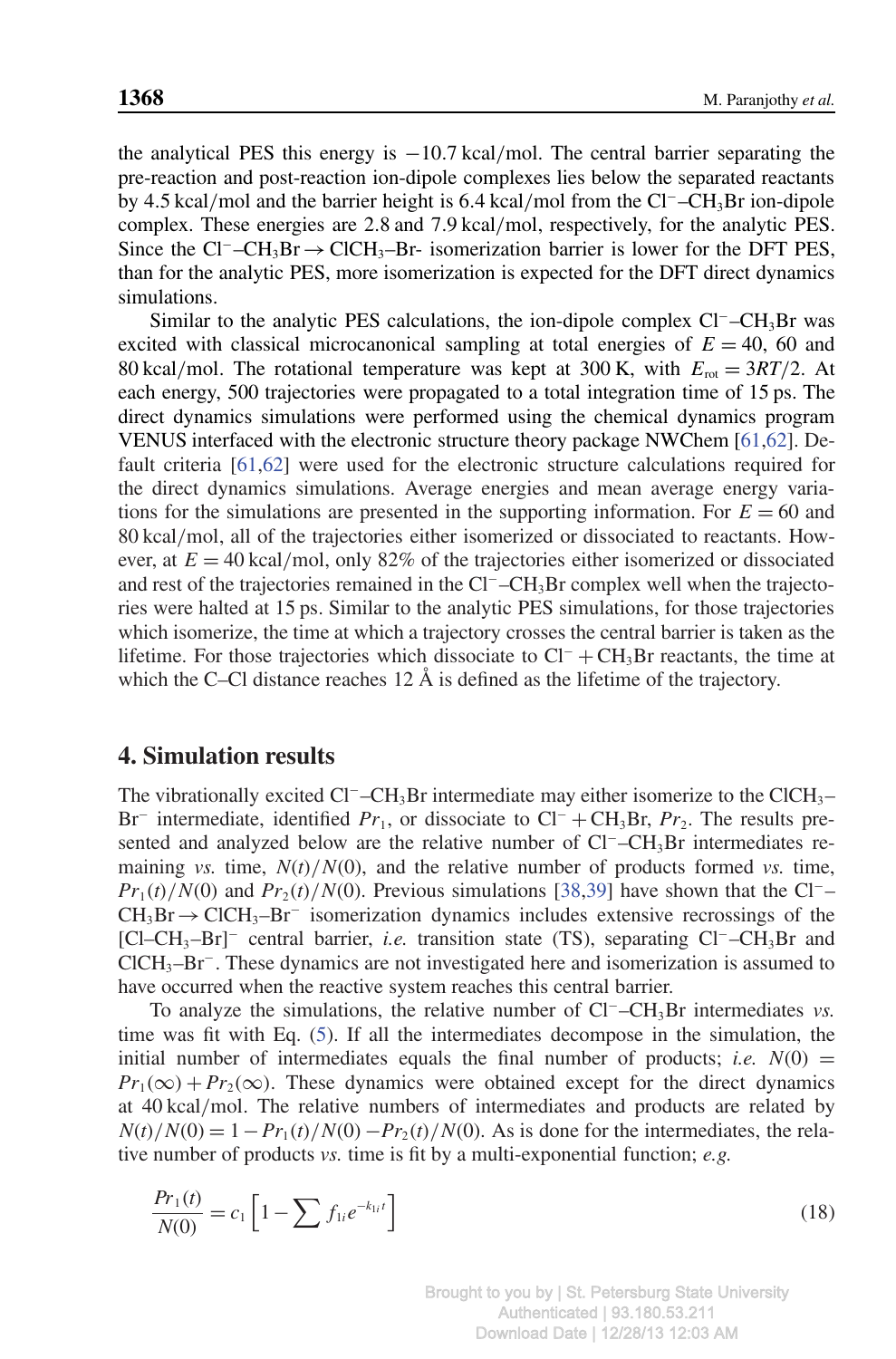

**Fig. 3.** Lifetime distribution,  $N(t)/N(0)$  and  $\ln[N(t)/N(0)]$  *vs.* time *t* (in ps), determined by the analytic PES and direct dynamics simulations. The energy, *E*, is in units of kcal/mol.

where  $c_1 = Pr_1(\infty)/N(0)$ ,  $c_2 = Pr_2(\infty)/N(0)$ , and  $c_1 + c_2 = 1$ . In terms of product formation,  $N(t)/N(0)$  is given by

$$
\frac{N(t)}{N(0)} = c_1 \sum f_{1i} e^{-k_{1i}t} + c_2 \sum f_{2i} e^{-k_{2i}t}
$$
\n(19)

where the sum of the  $f_{1i}$  and also the  $f_{2i}$  equal unity. Comparisons show that the fits to  $N(t)/N(0)$  with Eqs. (5) and (19) are identical within statistical uncertainties.

In the following the simulation results, and their analyses, obtained with the analytic PES and by direct dynamics are presented.

## **4.1 Analytic PES dynamics**

Plots of  $N(t)/N(0)$  and  $\ln[N(t)/N(0)]$  are given in Fig. 3 for the simulations with the analytic PES. Fits to the trajectory  $N(t)/N(0)$  require a tri-exponential function and the fitting parameters are listed in Table 1. For the 40 kcal/mol simulations, the fractions of the three components to the tri-exponential function are similar in size, while the middle component is a factor of two larger than the others for *E* of 60 and 80 kcal/mol.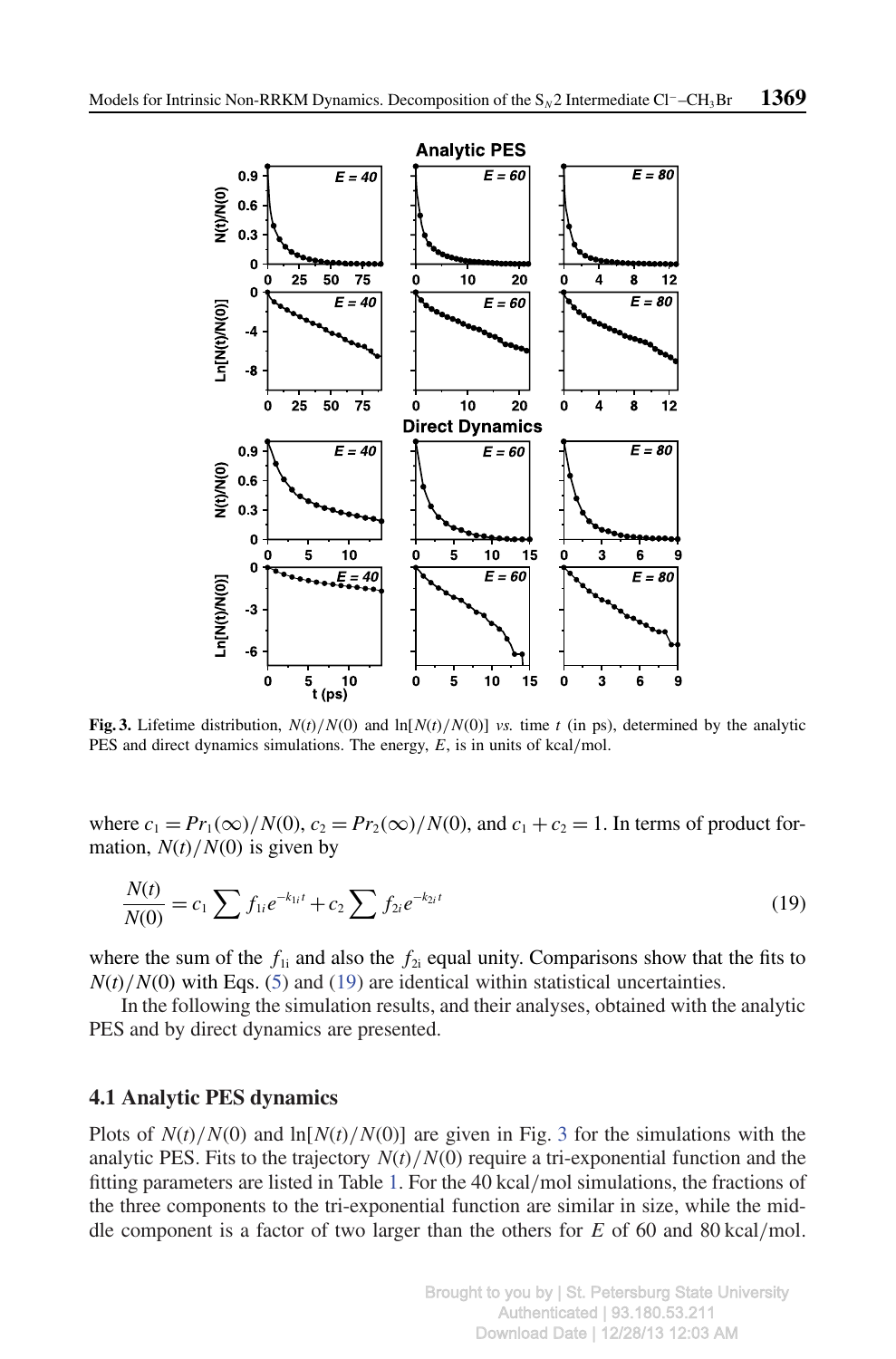|                | 40                  | Energy<br>60    | 80    |  |  |  |  |
|----------------|---------------------|-----------------|-------|--|--|--|--|
|                |                     |                 |       |  |  |  |  |
|                | <b>Analytic PES</b> |                 |       |  |  |  |  |
| $f_1$          | 0.389               | 0.108           | 0.229 |  |  |  |  |
| $f_2$          | 0.238               | 0.599           | 0.616 |  |  |  |  |
| $f_3$          | 0.373               | 0.293           | 0.155 |  |  |  |  |
| k <sub>1</sub> | 0.817               | 20.51           | 17.46 |  |  |  |  |
| $k_2$          | 0.174               | 1.042           | 1.440 |  |  |  |  |
| k <sub>3</sub> | 0.062               | 0.216           | 0.356 |  |  |  |  |
|                |                     | Direct dynamics |       |  |  |  |  |
| $f_1$          | 0.511               | 0.457           | 0.796 |  |  |  |  |
| f <sub>2</sub> | 0.489               | 0.543           | 0.204 |  |  |  |  |
| $f_3$          |                     |                 |       |  |  |  |  |
| $k_{1}$        | 0.506               | 1.047           | 1.044 |  |  |  |  |
| $k_2$          | 0.067               | 0.313           | 0.391 |  |  |  |  |
| $k_{3}$        |                     |                 |       |  |  |  |  |

**Table 1.** Parameters for fits to the simulation  $N(t)/N(0)$  distributions<sup>a</sup>.

<sup>a</sup> The fits are to Eq. (5). The sum of  $f_1$ ,  $f_2$  and  $f_3$  is set to unity in the fitting, and the  $k$ 's are in units of  $ps^{-1}$ . The energies are in kcal/mol.

The values for the three fitted  $k_i$  vary by factors of  $\sim$ 10, 100, and 50 for *E* of 40, 60 and 80 kcal/mol, respectively.

The relative numbers of  $Pr_1$  products, ClCH<sub>3</sub>–Br<sup>-</sup>, and  $Pr_2$  products, Cl<sup>−</sup> + CH<sub>3</sub>Br, *vs.* time are plotted in Fig. 4. For each energy,  $Pr_1(t)/N(0)$  is fit by a tri-exponential function, while  $Pr_2(t)/N(0)$  is fit by a bi-exponential function for *E* of 60 and 80 kcal/mol. The non-RRKM dynamics for the Cl<sup>−</sup>–CH<sub>3</sub>Br→ClCH<sub>3</sub>–Br<sup>–</sup> pathway is more non-RRKM with the  $k_i$  values varying by a factor of  $\sim$ 50 for each of the energies. Each component in the tri-exponential is an important contributor. For formation of the Cl<sup>−</sup> + CH<sub>3</sub>Br products there is only one dominant component in  $Pr_2(t)/N(0)$  for *E* of 60 and 80 kcal/mol, while there are two nearly equal components of  $\sim 0.5$  for *E* of 40 kcal/mol. For this pathway the  $k_i$  for the two dominant components vary by factor of  $\sim$ 10 at 40 kcal/mol, and for 60 and 80 kcal/mol the two  $k_i$  vary by approximately a factor of 5.

#### **4.2 Direct dynamics**

For the direct dynamics simulations the plots of  $N(t)/N(0)$  and  $\ln[N(t)/N(0)]$  are given in Fig. 3. A bi-exponential function is required to fit the trajectory  $N(t)/N(0)$  and the fitting parameters are listed in Table 1. For the 40 and 60 kcal/mol simulations, the fractions for the two components are similar in size, while for the 80 kcal/mol simulations the fraction for the bigger rate constant is substantially larger. The ratio between the rate constants for the two components decreases in going from *E* of 40 to 60 and 80 kcal/mol; *i.e.* it is ~8, 3, and 3 for *E* = 40, 60, and 80 kcal/mol, respectively.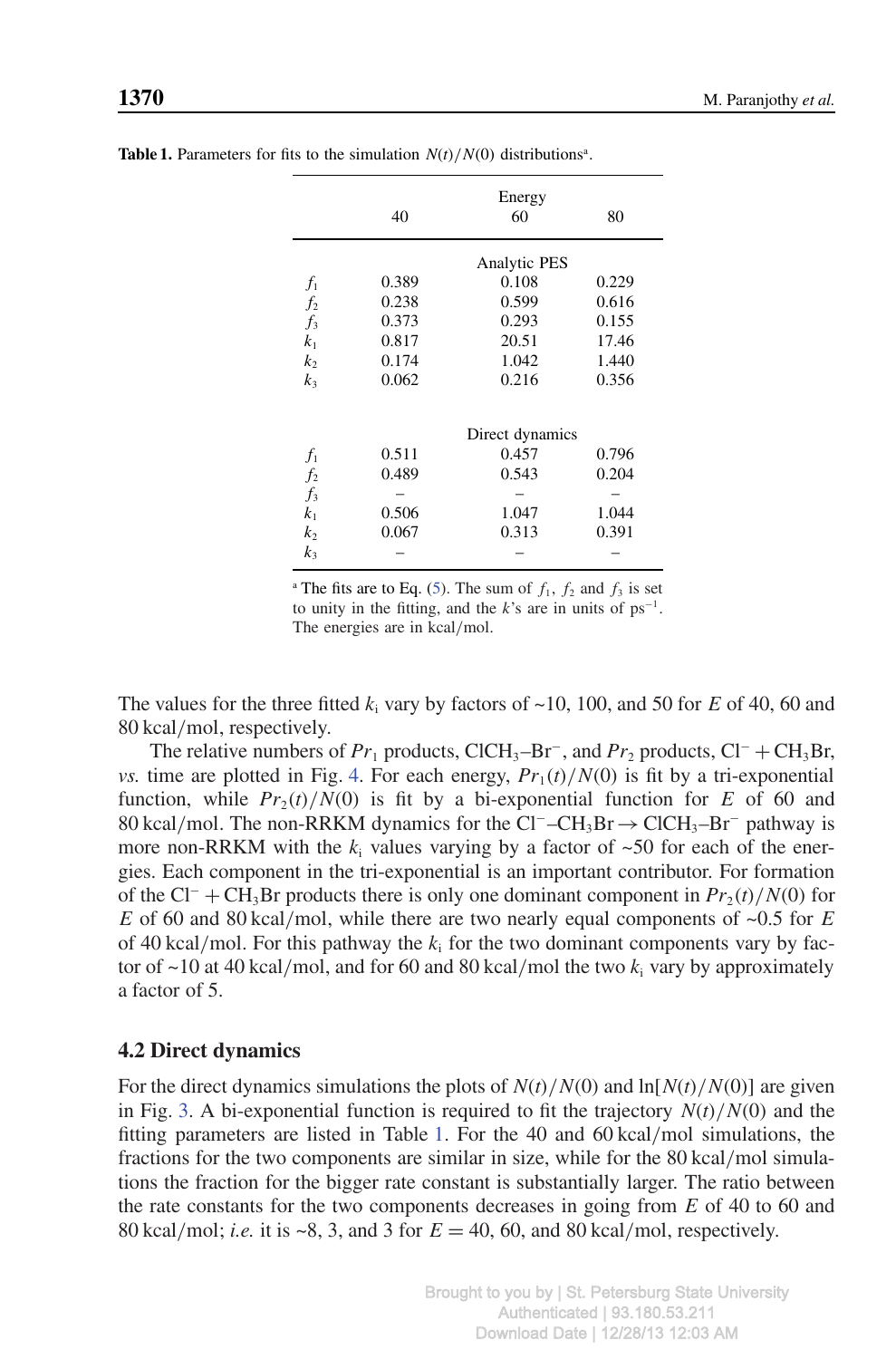

**Fig. 4.** The relative number of products,  $Pr_1$  (ClCH<sub>3</sub>–Br<sup>-</sup>) and  $Pr_2$  (Cl<sup>-</sup> + CH<sub>3</sub>Br) *vs.* time *t* (in ps), determined by the analytic PES and direct dynamics simulations. The energy, *E*, is in units of kcal/mol.

The relative numbers of  $Pr_1$  products, ClCH<sub>3</sub>–Br<sup>-</sup>, and  $Pr_2$  products, Cl<sup>-</sup> + CH<sub>3</sub>Br, *vs.* time are plotted in Fig. 4. For the 40 kcal/mol simulations not all of the Cl<sup>−</sup>–CH<sub>3</sub>Br complexes decomposed and the analyses of  $Pr_1(t)$  and  $Pr_2(t)$  with Eq. (18) could not be made. For *E* of 60 kcal/mol a bi-exponential function fits both  $Pr_1(t)$  and  $Pr_2(t)$ , while for 80 kcal/mol  $Pr_1(t)$  remains a bi-exponential but  $Pr_2(t)$  becomes a single exponential. For  $Pr_1(t)$  both components of the bi-exponential have significant weights, while the component with the largest rate constant dominates the bi-exponential for  $Pr_2(t)$ . The non-exponential character is more pronounced for  $Pr_1(t)$  with the rate constants varying by factors of 16 ( $E = 60 \text{ kcal/mol}$ ) and 8 ( $E = 80 \text{ kcal/mol}$ ), while the rate constants only vary by a factor of 3 ( $E = 60 \text{ kcal/mol}$ ) for the  $Pr_2(t)$  bi-exponential.

#### **4.3 Comparison of analytic PES and direct dynamics simulations**

The intrinsic non-RRKM dynamics is more pronounced for the simulations with the analytic PES than by direct dynamics. The  $N(t)/N(0)$  populations for the analytic PES are fit by a tri-exponential with  $k_i$  values which vary by up to a factor of 100. For the direct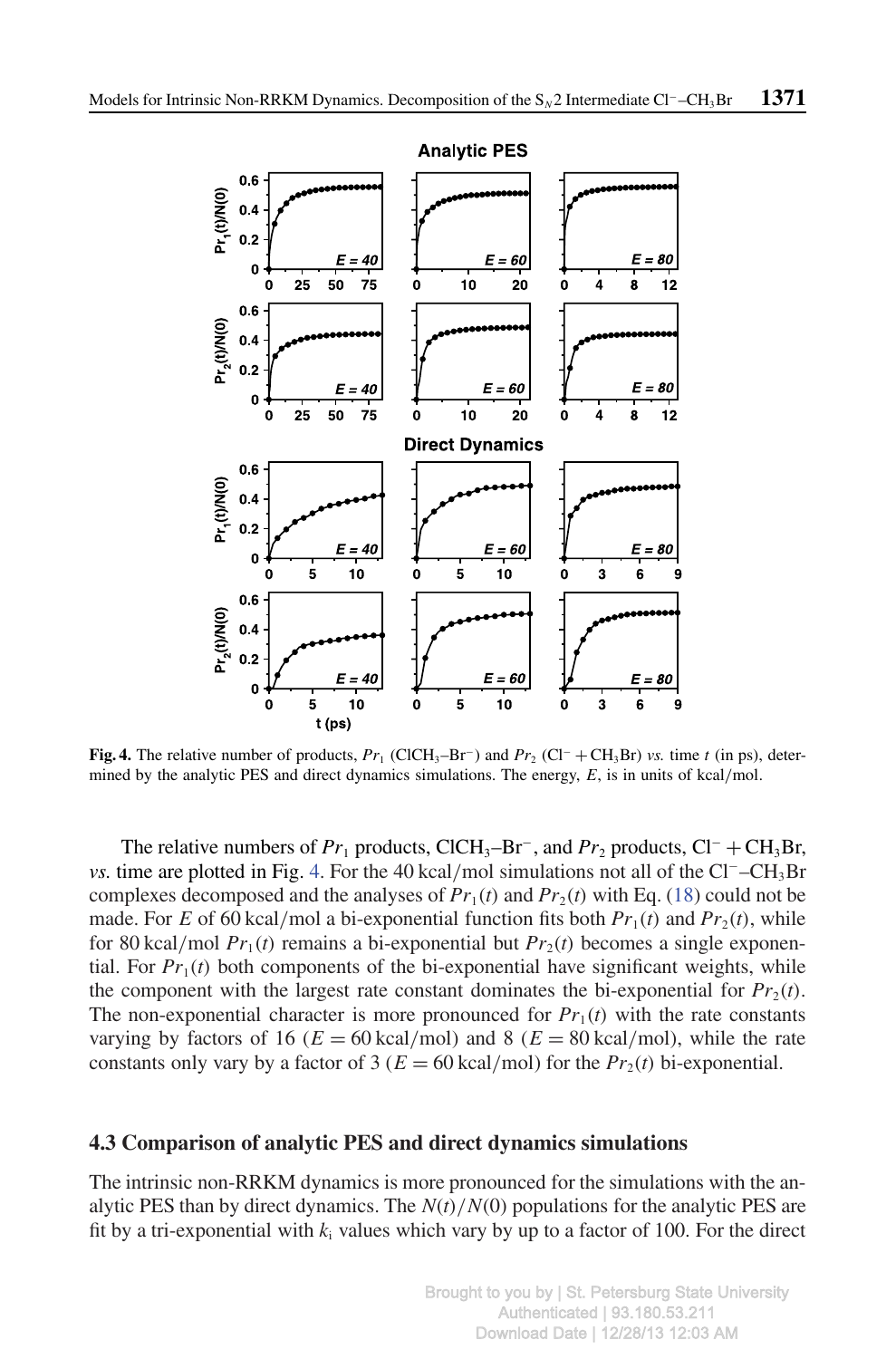dynamics,  $N(t)/N(0)$  is fit by a bi-exponential with the largest variation in the  $k_i$  a factor of 8.

For both the analytic PES and direct dynamics simulations, the non-exponential dynamics is more significant for  $Pr_1(t)$ , ClCH<sub>3</sub>–Br<sup>–</sup> formation, than for  $Pr_2(t)$ ,  $Cl^-$  + CH<sub>3</sub>Br formation. However, for both  $Pr_1(t)$  and  $Pr_2(t)$  the analytic PES's nonexponential dynamics is more pronounced than that for the direct dynamics. To illustrate, for the analytic PES  $Pr_1(t)$  is a tri-exponential with the  $k_i$ 's varying by a factor of 50 for each of the energies, while for the direct dynamics  $Pr_1(t)$  is a bi-exponential with  $k_i$ 's varying by only a factor of 16. The differences between the analytic PES and direct dynamics  $Pr_2(t)$  are relatively small.

## **5. The Cl**<sup>−</sup>**–CH3Br decomposition rate constant** *vs.* **pressure**

One may directly measure  $N(t)$ , the population of monoenergetic reactant molecules *vs.* time [63], but often one measures the collision-averaged unimolecular rate constant  $[64]$ . If  $N(t)$  is exponential, the unimolecular rate constant will be independent of pressure and equal the RRKM rate constant  $k(E)$  [10]. However, if  $N(t)$  is nonexponential, the unimolecular rate constant varies *vs.* pressure [11,43,65]. To relate the non-exponential  $N(t)$  to experiment, it is important to calculate the resulting pressure dependent unimolecular rate constant. As shown in previous work [4,11,66], the rate constant *vs.* collision frequency (*i.e.* proportional to pressure) is given by

$$
k = \omega \int_{0}^{\infty} W(t) P(t) dt / \left\{ 1 - \int_{0}^{\infty} W(t) P(t) dt \right\}
$$
 (20)

where  $\omega$  is the collision frequency and  $W(t)$  is the probability the reactant avoids a collision for time *t*, which is

$$
W(t) = \exp(-\omega t) \tag{21}
$$

if the collisions are random and thus uncorrelated. The high pressure limiting rate constant  $k^{\infty}$  is  $P(0)$  and for the low pressure limit the rate constant is given by the expression [43]

$$
k^0 = N(0) \bigg/ \int\limits_0^\infty N(t) \, \mathrm{d}t \tag{22}
$$

For a multi-exponential  $P(t)$ , Eq. (6), the unimolecular rate constant *vs.*  $\omega$  is given by

$$
k = \omega \frac{\sum_{i} f_i k_i / (\omega + k_i)}{1 - \sum_{i} f_i k_i / (\omega + k_i)}
$$
(23)

The expressions for *k* in the high and low pressure limits are

$$
k^{\infty} = \sum_{i} f_{i} k_{i}
$$
 (24)

Brought to you by | St. Petersburg State University Authenticated | 93.180.53.211 Download Date | 12/28/13 12:03 AM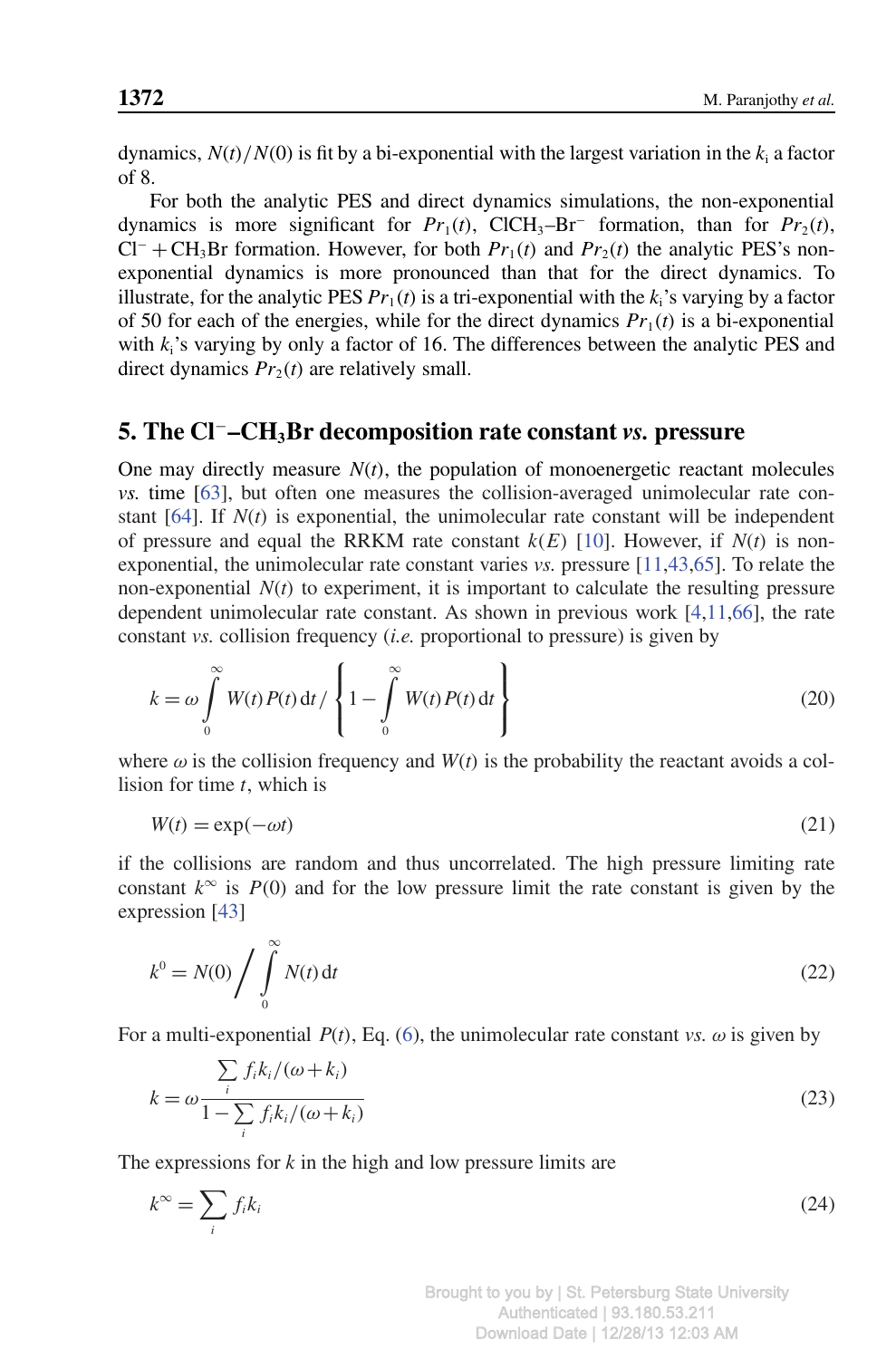

**Fig. 5.** Plot of logarithmic rate constant *k* [Eq. (23)], *vs.* logarithmic collision frequency ω, determined by the analytic PES and direct dynamics simulations.

and

$$
k^0 = \frac{1}{\sum_{i} f_i / k_i} \tag{25}
$$

If the initial ensemble is microcanonical, the high pressure limiting rate constant is the RRKM rate constant [43].

Plots of  $log(k)$  *vs.*  $log(\omega)$  are given in Fig. 5 for both the analytic PES and direct dynamics simulations. A both interesting and important result is that the extensive variation in the  $k_i$  for the multi-exponential fits to the  $N(t)/N(0)$  populations are not apparent in the collision-averaged rate constant. To illustrate, for the 60 kcal/mol simulations with the analytic PES the  $k_i$  in the tri-exponential fit to  $N(t)/N(0)$  vary by ~100, but the collision averaged rate constant only varies by a factor of six. Such insensitivity of the collision-averaged rate to the multi-exponential attributes of  $N(t)/N(0)$  has been discussed previously [11].

It is seen from Fig. 5 that variation in  $k$  with  $\omega$  for the analytic PES is more pronounced as compared to that for the direct dynamics. For the energies of 40, 60, and 80 kcal/mol the variations in the high and low pressure limiting rate constants for the analytic PES are 3.0, 5.6, and 4.3, respectively. For the direct dynamics these respective fractions are 2.4, 1.4, and 1.2.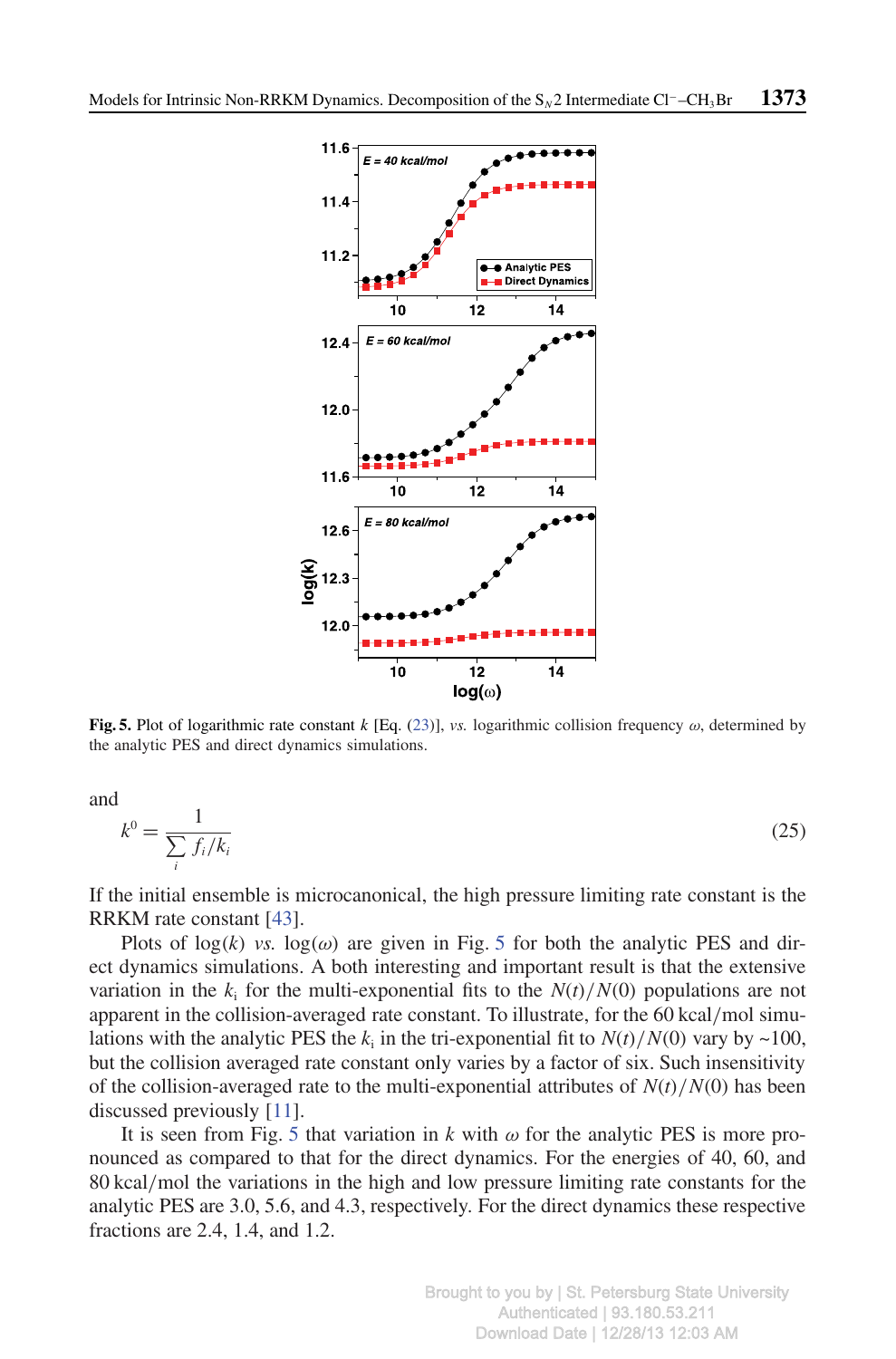# **6. Comparison of the simulation results with models for intrinsic non-RRKM dynamics**

From both chemical dynamics simulation and experimental studies, the non-RRKM dynamics of the X<sup>−</sup>–CH3Y complex have been interpreted in terms of weak coupling between the complex's three intermolecular modes and the nine higher frequency intramolecular modes [36–38]. The complex has been referred to as either an intermolecular or intramolecular complex, depending on which modes are excited. The intermolecular and intramolecular complexes preferentially dissociate to  $X^- + CH_3Y$ and isomerize to  $XCH_3-Y^-$ , respectively. This model for the  $X^-$ –CH<sub>3</sub>Y non-RRKM dynamics is consistent with the lifetime and/or lifetime distribution of X<sup>−</sup>–CH3Y dissociation following  $X^- + CH_3Y$  association [63,65,67–69], the dissociation dynamics following excitation of the intermolecular and intramolecular modes of X<sup>−</sup>–CH3Y [39, 70], and the recrossing dynamics of the [X–CH<sub>3</sub>–Y]<sup>–</sup> central barrier [39,71,72].

The different dynamics observed in the simulations, for forming the  $Cl^- + CH_3Br$ dissociation and ClCH3–Br<sup>−</sup> isomerization products, are qualitatively consistent with the above model of intermolecular and intramolecular complexes. The most pronounced example of a model with these two complexes is the separable phase space model, for which one phase space region dissociates to  $Cl^- + CH_3Br$  and the other isomerizes to ClCH<sub>3</sub>-Br<sup>-</sup>. The 80 kcal/mol direct dynamics simulations are most supportive of this model. The Cl<sup>−</sup> + CH<sub>3</sub>Br dissociation products  $Pr_2$  are formed exponentially, indicating the dynamics of these trajectories is statistical. In contrast, the isomerization dynamics is non-exponential, indicative of weak coupling within the phase space of these trajectories. The statistical RRKM-like rate constant for formation of the  $Pr_2$  products is  $k_2(E) = N_d^{\frac{1}{4}}/\rho_2(E)$ , where  $N_d^{\frac{1}{4}}$  is the number of states for the dissociation transition state and  $\rho_2(E)$  is the density of states for the restricted region of phase space in which the dissociating trajectories move. This rate constant is given by  $k_1 = 0.669 \text{ ps}^{-1}$  in Table 2. In contrast the dissociation RRKM rate constant, determined from the  $t = 0$  limit of the lifetime distribution for  $Cl^- + CH_3Br$  formation, is 0.345 ps<sup>-1</sup>. The RRKM rate constant is expected to be smaller since it is based on the total Cl<sup>−</sup>–CH<sub>3</sub>Br density of states  $\rho(E)$ , while  $k_2(E)$  is based on the smaller density of states  $\rho_2(E)$  for the restricted region of phase space. The fraction of the trajectories which dissociate is 0.52 which should approximate  $\rho_2(E)/\rho(E) = 0.345/0.669 = 0.52$ . The bi-exponential population distribution  $Pr_1(t)$ , for formation of the ClCH<sub>3</sub>–Br<sup>−</sup> isomerization products, may be fit nearly exactly by the coupled phase space model, Eqs. (7)–(9), and the resulting fitted rate constants for the model are  $k_1 = 6.102 \text{ ps}^{-1}$ ,  $k_2 = 0.508 \text{ ps}^{-1}$ , and  $k_3 = 0.675 \text{ ps}^{-1}$ . The smaller values of  $k_2$  and  $k_3$ , as compared to  $k_1$ , are expected since the isomerization dynamics is not exponential with rapid IVR within the restricted region of phase space. The similar values for  $k_2$  and  $k_3$  are consistent with the similar fractions, *i.e.* 0.536 and 0.464, for the two components of the bi-exponential  $Pr_1(t)$ .

For the direct dynamics simulations at 60 kcal/mol and the analytic PES simulations at 60 and 80 kcal/mol,  $Pr_2(t)$  is approximately a single exponential and the Cl<sup>−</sup>–CH3Br unimolecular dynamics may be similar to those described above. However, the model which is appropriate for these three simulations is uncertain, since the small component in the bi-exponential  $Pr_2(t)$  may arise from either weak coupling between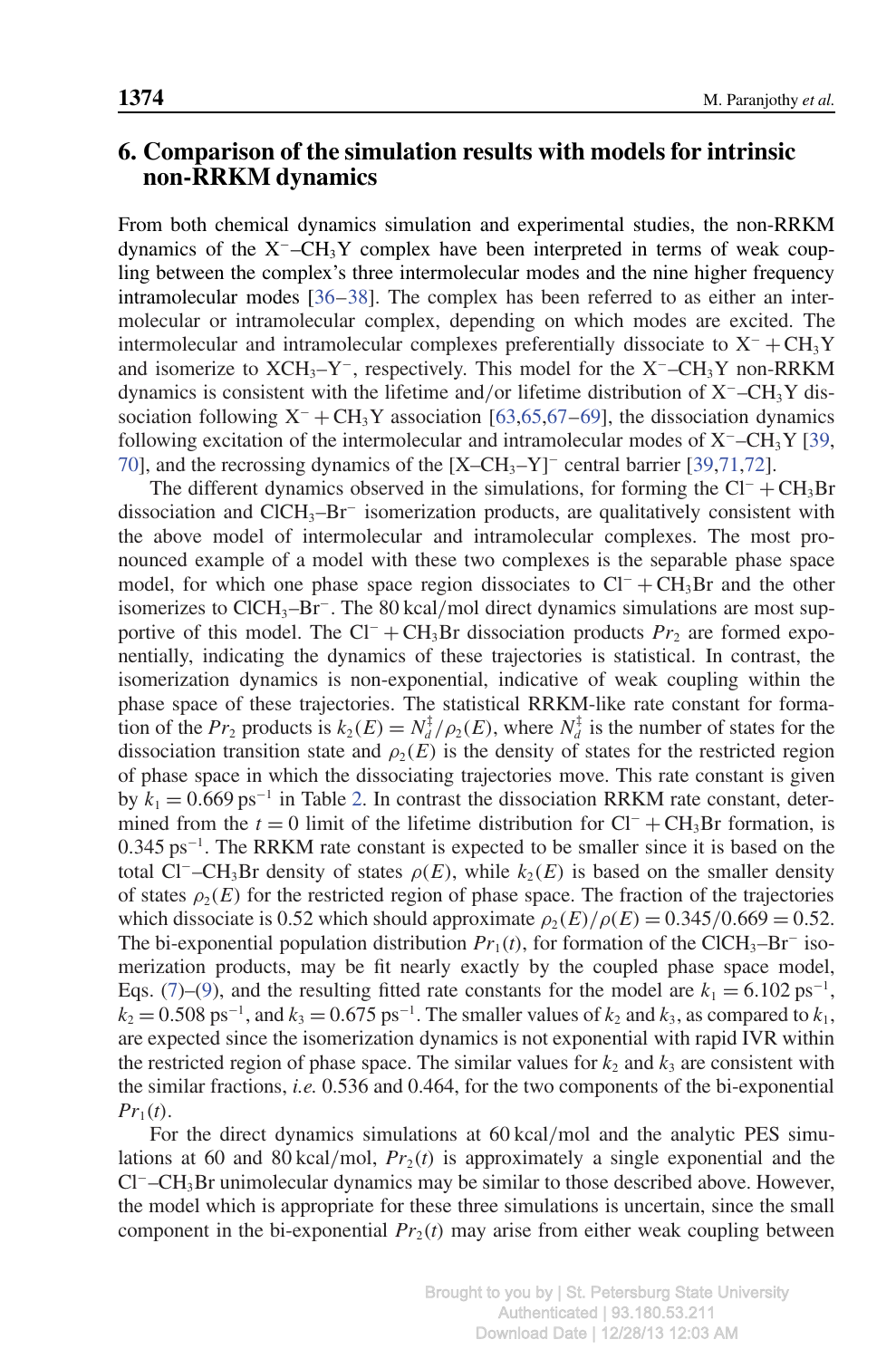|                |       | $Pr_1(t)/N(0)$  | $Pr_2(t)/N(0)$ |       |       |       |  |
|----------------|-------|-----------------|----------------|-------|-------|-------|--|
| Energy         | 40    | 60              | 80             | 40    | 60    | 80    |  |
|                |       | Analytic PES    |                |       |       |       |  |
| $f_1$          | 0.172 | 0.276           | 0.468          | 0.582 | 0.824 | 0.923 |  |
| $f_2$          | 0.359 | 0.329           | 0.352          | 0.408 | 0.176 | 0.077 |  |
| $f_3$          | 0.469 | 0.395           | 0.180          | 0.010 |       |       |  |
| k <sub>1</sub> | 3.116 | 15.50           | 16.83          | 0.605 | 0.818 | 1.164 |  |
| k <sub>2</sub> | 0.283 | 1.508           | 1.738          | 0.066 | 0.183 | 0.273 |  |
| k <sub>3</sub> | 0.069 | 0.248           | 0.375          | 0.031 |       |       |  |
|                |       | Direct Dynamics |                |       |       |       |  |
| $f_1$          |       | 0.314           | 0.536          |       | 0.876 | 1.0   |  |
| $f_2$          |       | 0.686           | 0.464          |       | 0.124 |       |  |
| $f_3$          |       |                 |                |       |       |       |  |
| k <sub>1</sub> |       | 5.244           | 4.380          |       | 0.578 | 0.669 |  |
| k <sub>2</sub> |       | 0.327           | 0.551          |       | 0.195 |       |  |
| $k_3$          |       |                 |                |       |       |       |  |

**Table 2.** Parameters for fits to the simulation  $Pr_1(t)/N(0)$  and  $Pr_2(t)/N(0)$  distributions.

the phase space regions of the intermolecular and intramolecular complexes or weak coupling within the phase space of the intermolecular complex.

For the 40 kcal/mol analytic PES simulations, the  $N(t)/N(0)$ ,  $Pr_1(t)/N(0)$ , and  $Pr_2(t)/N(0)$  distributions are all tri-exponentials, with  $Pr_2(t)/N(0)$  an approximate biexponential. An attempt was made to fit these simulations with the two-state coupled phase space model, Eq. (7), with two decomposition pathways, Eq. (10), to represent Cl<sup>−</sup>–CH<sub>3</sub>Br dissociation to Cl<sup>−</sup> + CH<sub>3</sub>Br and isomerization to ClCH<sub>3</sub>–Br<sup>−</sup>. The fit was obtained by a simultaneous non-linear least squares fit to  $Pr_1(t)/N(0)$  and  $Pr_2(t)/N(0)$ . As shown in Fig. 6, this fit is only partially successful. The fitted rate constants are  $k_1 = 0.178 \text{ ps}^{-1}$ ,  $k_2 = 1.40 \text{ ps}^{-1}$ ,  $k_3 = 1.80 \text{ ps}^{-1}$ , and  $k_4 = 0.183 \text{ ps}^{-1}$ . The order of magnitude larger values for  $k_2$  and  $k_3$ , as compared to  $k_1$  and  $k_4$ , suggests that a microcanonical ensemble of states is maintained for  $N_1$  and  $N_2$  during the unimolecular decomposition and  $N(t)$  should be exponential. As shown in Fig. 6 this is indeed the case, and the exponential  $N(t)$  resulting from the fit to  $Pr_1(t)/N(0)$  and  $Pr_2(t)/N(0)$ does not represent the non-exponential *N*(*t*) found from the simulations.

An accurate fit would require the use of a more detailed model as discussed in Sect. 2.1. One approach would be to include an additional phase space region between *N*<sup>1</sup> and *N*<sup>2</sup> ; *i.e.*

$$
N_1 \frac{\frac{k_2}{k_3}}{k_3} N_2 \frac{k_4}{k_5} N_2 \tag{26}
$$

Such a model is consistent with trapping of trajectories in the central barrier of the PES [71,72]. Another approach would be to couple an additional phase space region to  $N_1$ , as in Eq. (12), since dissociation to form the Cl<sup>-</sup> + CH<sub>3</sub>Br products is more non-exponential than isomerization to form ClCH<sub>3</sub>-Br<sup>−</sup>. The current simulations do not provide sufficient information to identify which of these two modified models is more appropriate. In addition, as discussed above, these 40 kcal/mol analytic PES simula-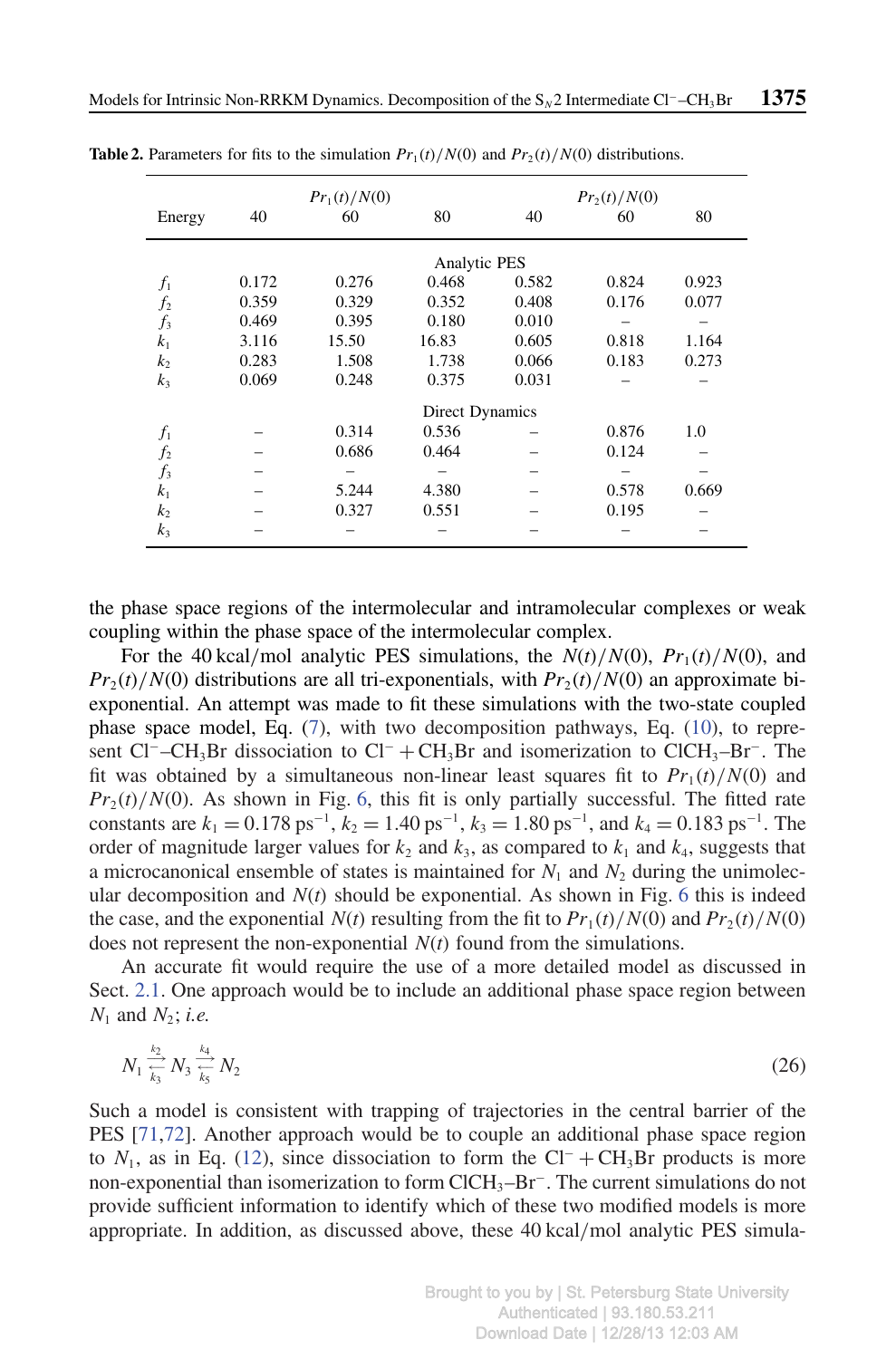

**Fig. 6.** Comparisons of fits, to the results of the 40 kcal/mol simulations with the analytic PES, using the coupled phase space model based on Eqs. (7) and (10).

tions could also be fit by a separable phase space model with weak coupling within the intermolecular and intramolecular complex phase space regions, with a two-state model for the intermolecular complex and a three-state model for the intramolecular complex. Without additional information regarding possible coupling between the intermolecular and intramolecular phase space regions, application of this separable phase space model does not seem warranted.

# **7. Summary**

Previous work [34–36] has shown that the  $X^-$ –CH<sub>3</sub>Y ion-dipole complex, important in X<sup>−</sup> + CH3Y→XCH<sup>3</sup> + Y <sup>−</sup> S*<sup>N</sup>* 2 nucleophilic substitution reactions, has intrinsic non-RRKM unimolecular dynamics. Both experiments [35,36] and simulations [34,36] suggest these dynamics arise from weak coupling between the three low frequency intermolecular modes and nine high frequency intramolecular modes of the complex. Excitation of these two sets of modes forms intermolecular and intramolecular complexes, which preferentially dissociate to  $X^- + CH_3Y$  and isomerize to the  $XCH_3-Y^-$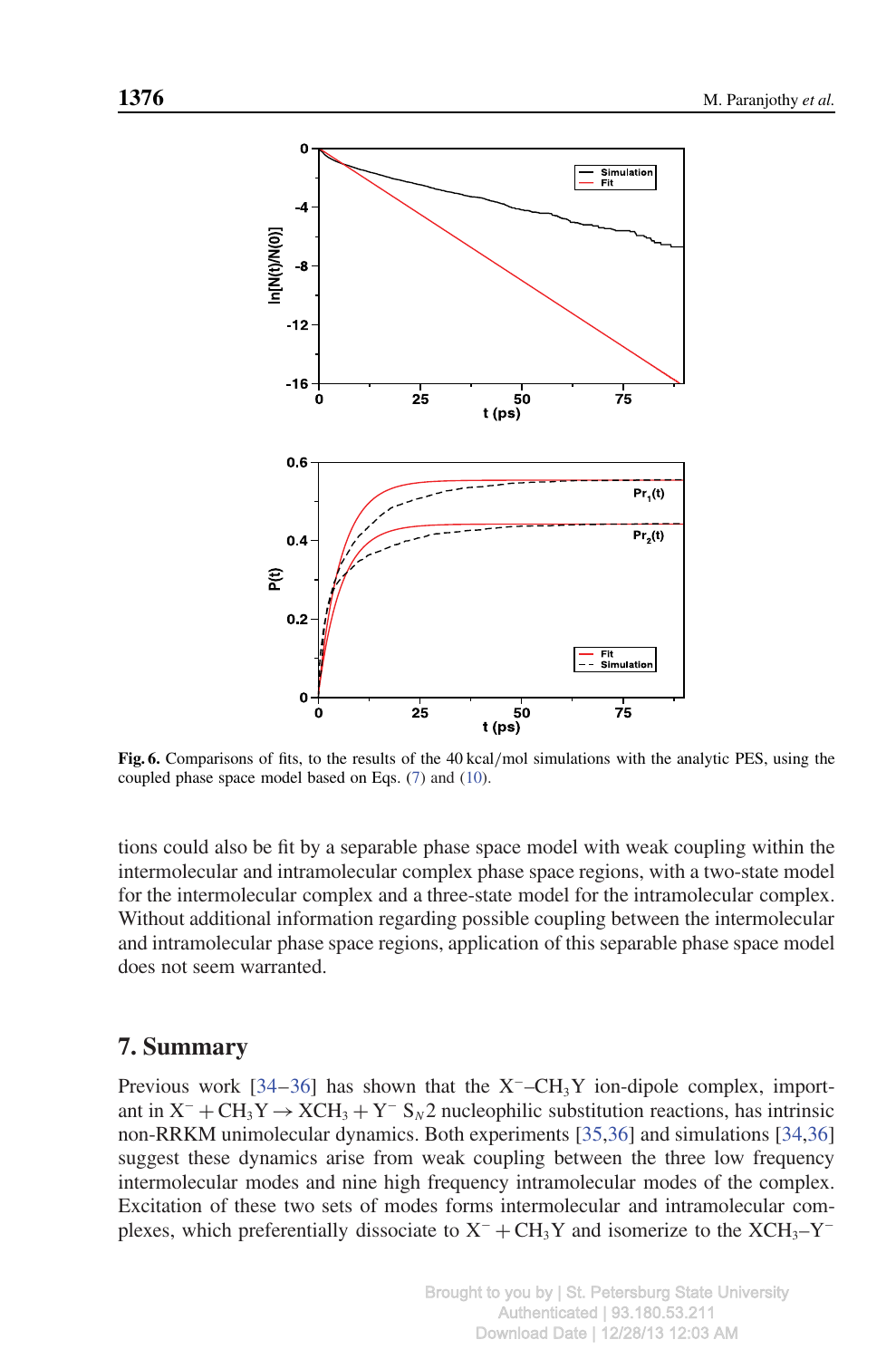ion-dipole complex, respectively. In the work reported here the intrinsic non-RRKM dynamics for the Cl<sup>−</sup>–CH3Br complex were studied by chemical dynamics simulations utilizing an analytic PES and by direct chemical dynamics.

The results of the simulations are qualitatively consistent with a model consisting of two separable or weakly coupled regions of phase space, comprising intermolecular and intramolecular complexes. The unimolecular population of the Cl<sup>−</sup>–CH3Br complex is multi-exponential, in contrast to the RRKM prediction of exponential decay, with rate constants for the multi-exponential which vary as much as a factor of 100. The multiexponential, non-RRKM behavior is more for the ClCH<sub>3</sub>-Br<sup>−</sup> isomerization pathway than for the  $Cl^-$  +  $CH_3Br$  dissociation pathway. The analytic PES and direct dynamics simulations give similar dynamics for forming the  $Cl^- + CH_3Br$ . However, the analytic PES simulations give dynamics for the ClCH<sub>3</sub>–Br<sup>−</sup> pathway which are substantially more non-RRKM than found by the direct dynamics simulations.

The populations of the Cl<sup>−</sup>–CH<sub>3</sub>Br complex and Cl<sup>−</sup> + CH<sub>3</sub>Br and ClCH<sub>3</sub>–Br<sup>–</sup> products *vs.* time, obtained from the simulations, were compared with models of intrinsic non-RRKM dynamics. At the highest energy study of 80 kcal/mol for the direct dynamics simulations, a separable phase space model describes the  $Cl^-$ – $CH_3Br$  unimolecular dynamics. The population of the  $Cl^- + CH_3Br$  products *vs.* time is represented by exponential unimolecular decomposition, consistent with microcanonical-like dynamics for an intermolecular complex restricted region of phase space. In contrast, the unimolecular dynamics is multi-exponential for the ClCH<sub>3</sub>–Br<sup>−</sup> pathway, suggesting a weakly coupled region of phase space for the intramolecular complex. Similar dynamics is observed for the Cl<sup>−</sup> + CH<sub>3</sub>Br for the direct dynamics simulations at 60 kcal/mol, and the analytic PES simulations at 60 and 80 kcal/mol, however, the dynamics for this pathway are bi-exponential with an additional component with a small fraction. It is uncertain whether this additional component in the Cl<sup>−</sup> + CH3Br population *vs.* time arises from coupling between the intermolecular and intramolecular complexes, or inefficient IVR for the intermolecular complex. The extensive multi-exponential, non-RRKM dynamics observed for both the dissociation and isomerization pathways at 40 kcal/mol may arise from inefficient IVR dynamics for the intermolecular and intramolecular complexes and/or weak coupling between these complexes. More work needs to be done to develop tractable and representative models of intrinsic non-RRKM dynamics.

For the Cl<sup>−</sup>–CH3Br unimolecular dynamics reported here, isomerization to ClCH3– Br<sup>−</sup> was assumed to have occurred when the trajectory attained the [Cl–CH<sub>3</sub>–Br]<sup>−</sup> central barrier connecting the Cl<sup>−</sup>–CH<sub>3</sub>Br and ClCH<sub>3</sub>–Br<sup>−</sup> potential energy minima. The lifetime distribution for attaining the central barrier, obtained from the simulations, was compared with the prediction of RRKM theory. In future work it will be of interest to extend the current simulation to include an investigation of the ClCH<sub>3</sub>–Br<sup>−</sup> unimolecular dynamics after crossing the central barrier. Previous simulations [38,39] have shown that, after the excited Cl<sup>−</sup>–CH3Br intermediate crosses the central barrier, there may be extensive recrossings of this barrier. It would be of interest to study these dynamics, as well as the dynamics for ClCH<sub>3</sub>–Br<sup>−</sup> dissociation to the ClCH<sub>3</sub> + Br<sup>−</sup> products. The latter are expected to be intrinsically non-RRKM.

For the model simulations reported here, the Cl<sup>−</sup>–CH3Br intermediate has a low rotational energy of  $3RT/2$ ,  $T = 300$  K, and a resulting low total angular momentum.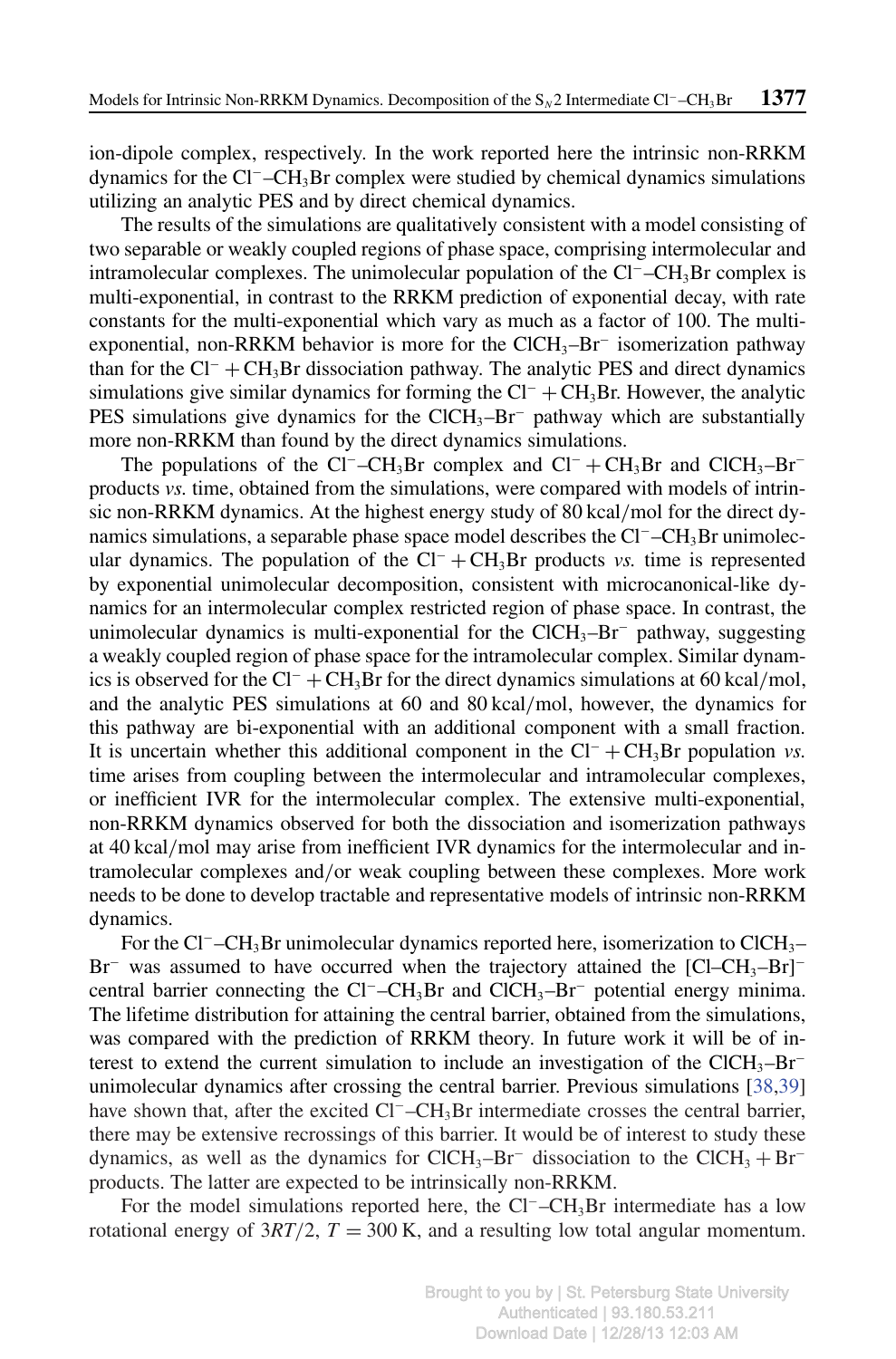Formation of this intermediate by Cl<sup>−</sup>–CH3Br collisions occurs at large impact parameters and a resulting large total angular momentum [64]. In future simulations, it would be of interest to investigate how such large angular momenta affect the Cl<sup>−</sup>–  $CH<sub>3</sub>Br$  unimolecular dynamics. This may be done by extending the current simulations to microcanonical ensembles with large angular momenta.

## **Acknowledgement**

The research reported here is based upon work supported by the National Science Foundation under Grants No. CHE-0957521 and the Robert A. Welch Foundation under Grant No. D-0005. Support was also provided by the High-Performance Computing Center (HPCC) at Texas Tech University (TTU) under the direction of Philip W. Smith, the Texas Advanced Computing Center (TACC) at the University of Austin, and the Chemistry Department at TTU for use of the Robinson cluster acquired with the National Science Foundation Grant No. CHE-0840493. Important correspondence with Srihari Keshavanurthy is appreciated.

# **References**

- 1. R. A. Marcus and O. K. Rice, J. Phys. Colloid Chem. **55** (1951) 894.
- 2. R. A. Marcus, J. Chem. Phys. **20** (1952) 359.
- 3. H. M. Rosenstock, M. B. Wallenstein, A. L. Wahrhaftig, and H. Eyring, P. Natl. Acad. Sci. USA, **38** (1952) 667.
- 4. W. Forst, *Theory of Unimolecular Reactions*, Academic Press, New York (1973).
- 5. T. Baer and W. L. Hase, *Unimolecular Reaction Dynamics. Theory and Experiments*, Oxford, New York (1996).
- 6. W. L. Hase, Dynamics of Molecular Collisions, Part B, in: *Modern Theoretical Chemistry*, Vol. 2, W. H. Miller (Ed.), Plenum, New York (1976), pp. 121–170.
- 7. D. L. Bunker, J. Chem. Phys. **37** (1962) 393.
- 8. D. L. Bunker, J. Chem. Phys. **40** (1964) 1946.
- 9. D. L. Bunker and W. L. Hase, J. Chem. Phys. **59** (1973) 4621.
- 10. U. Lourderaj and W. L. Hase, J. Phys. Chem. A **113** (2009) 2236.
- 11. W. L. Hase, R. J. Duchovic, K. N. Swamy, and R. J. Wolf, J. Chem. Phys. **80** (1984) 714.
- 12. S. A. Schofield and P. G. Wolynes, J. Chem. Phys **98** (1993) 1123.
- 13. S. A. Schofield, R. E. Wyatt and P. G. Wolynes, J. Chem. Phys **105** (1996) 940.
- 14. S. Keshavamurthy, Chem. Phys. Lett. **300** (1999) 281.
- 15. V. Wong and M. Gruebele, J. Phys. Chem. A **103** (1999) 10083.
- 16. A. Semparithi and S. Keshavamurthy, J. Chem. Phys **125** (2006) 141101.
- 17. S. Keshavamurthy, Int. Rev. Phys. Chem. **26** (2007) 521.
- 18. G. S. Ezra, H. Waalkens and S. Wiggins, J. Chem. Phys **130** (2009) 164118.
- 19. D. W. Oxtoby and S. A. Rice, J. Chem. Phys. **65** (1976) 1676.
- 20. C. Jaffé and P. Brumer, J. Chem. Phys. **73** (1980) 5646.
- 21. G. Hose and H. S. Taylor, J. Chem. Phys. **76** (1982) 5356.
- 22. E. L. Sibert III, W. P. Reinhardt, and J. T. Hynes, J. Chem. Phys. **77** (1982) 3583.
- 23. C. Jaffé and W. P. Reinhardt, J. Chem. Phys. 77 (1982) 5191.
- 24. R. B. Shirts and W. P. Reinhardt, J. Chem. Phys. **77** (1982) 5204.
- 25. J. Brickmann, R. Pfeiffer, and P. C. Schimidt, Ber. Bunsenges. Phys. Chem. **88** (1984) 382.
- 26. G. S. Ezra, Classical Trajectory Studies of Intramolecular Dynamics: Local Mode Dynamics, Rotation–Vibration Interaction and the Structure of Multidimensional Phase Space, in: *Advances in Classical Trajectory Methods*, Vol. 1, W. L. Hase (Ed.), JAI, London (1992), pp. 1–40.